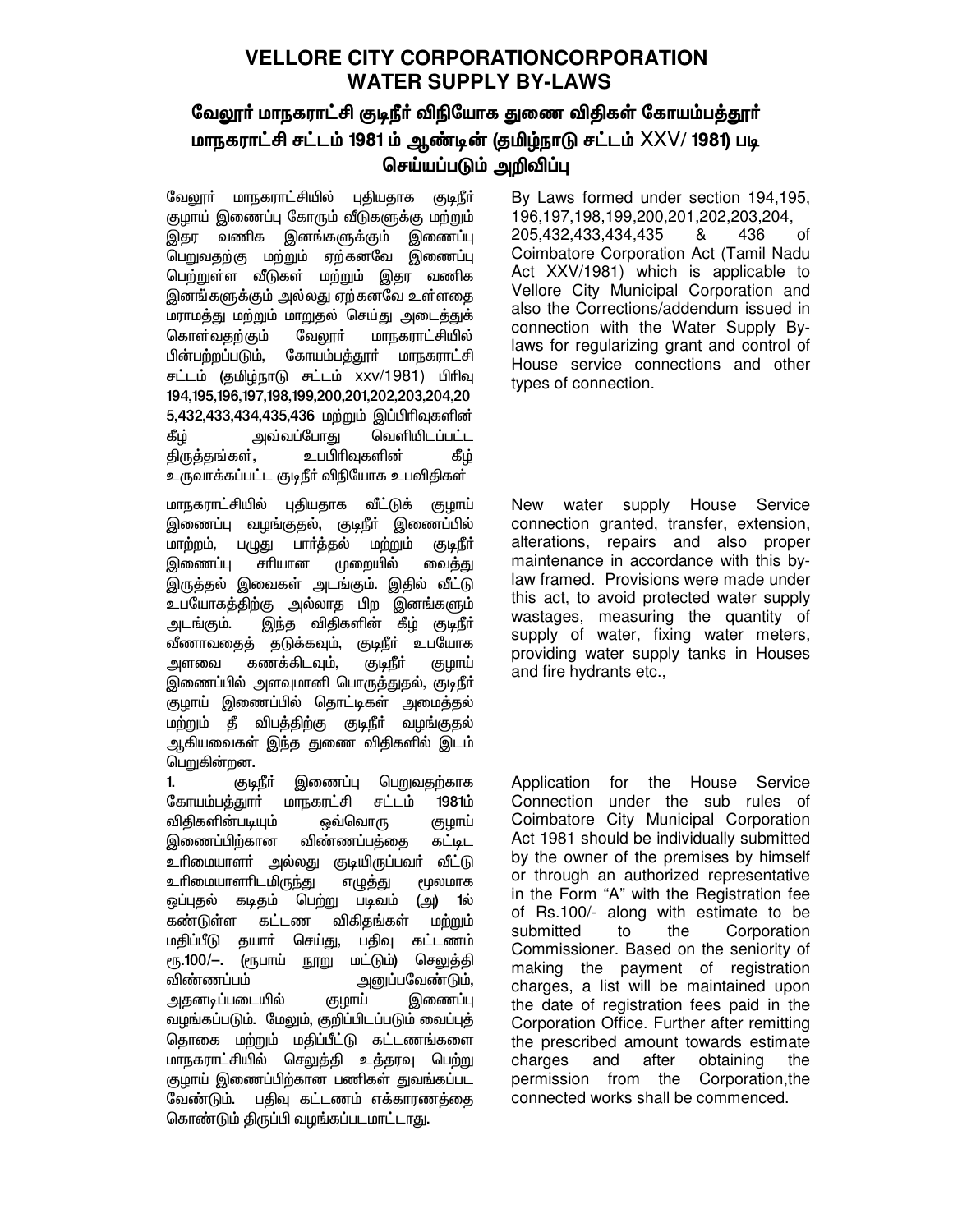குடிநீா் இணைப்பிற்காக தயாாிக்கப்படும் (அ) 20 மொத்த மதிப்பீட்டில் சதவிகிதம் நிலுவைக்கட்டணம் (சென்டேஜ் கட்டணம்) மற்றும் சாலை சீரமைப்பு கட்டணம்ஆய்வு கட்டணமாக வசூலிக்கப்படும். குறைந்த அளவு ரூ.750/-வசூலிக்கப்படும்.

(ஆ) குடிநீர் திட்டத்தில் அரசு கட்டிங்களுக்கு வைப்புத்தொகை மற்றும் இதர கட்டணங்கள் முன்பணமாக மாநகராட்சிக்கு செலுக்க வேண்டியதில்லை இணைப்பு உத்தரவு பெற்ற பின்ப செலுத்த வேண்டும்.

(இ) மேற்கண்ட கட்டணங்களில் வைப்புத் தொகை மற்றும் இதர கட்டணங்கள் எதுவும் திருப்பித்தரப் படமாட்டாது. செலுத்திய தொகைக்கு வட்டி ஏதும் வழங்கப்படமாட்டாது.

(ஈ) குடிநீா் இணைப்பு பணிகளை உரிமையாளரே தகுதி வாய்ந்த குழாய் பொருத்துனரால் தனது சொந்த செலவில் மாநகராட்சி பகிர்மான குழாய் வரை அமைக்கப்படவேண்டும்.

2. குடியிருப்பு உபயோகத்திற்கோ (Domestic) அல்லது குடியிருப்பு அல்லாத உபயோகத்திற்கோ Domestic) வழங்கப்படும் (Non அளவு மானிகள் இணைப்புகளுக்கு பொருத்தப்பட்டு அளவு மாணி முறையில் மட்டுமே குடிநீா் கட்டணங்கள நிா்ணயம் செயயப்படும். ஏற்கனவே அளவு மானி பொருத்தப்படாமல் உள்ள குடிநீர் இணைப்புகளை Tap (Rate) அறிவிப்பு பெறப்பட்ட 60 நாட்களுக்குள் அளவுமானி குடிநீர் இணைப்பாக மாற்றப்பட வேண்டும். <u>அவ்வாறு</u> மாற்றப்படாமல் இருந்தால் மறு அறிவிப்பின்றி இணைப்பு துண்டிக்கப்படும்.

3. வழங்கப்படும் குடிநீா் வீட்டு உபயோகங்களுக்கானதா (Domestic) அல்லது வீட்டு உபயோகமல்லாக (Non Domestic) பயன்பாட்டிற்கானதா என்பகை கோயம்பக்குார் மாநகராட்சிகள் சட்டம் 1981, 200வது பிரிவின்கீழ் வரையறுக்கப்பட்டுள்ளபடி ஒவ்வொரு தருணத்திலும் பயன்பாட்டின் அடிப்படையில் முடிவு செய்யப்படும்.

ஒரே இணைப்பின் வாயிலாக வீட்டு  $4.$ (அ) உபயோக பயன்களுக்கும் அவையல்லாத பிற பயன்களுக்கும் சேர்ந்து எடுக்கப்படும் குடிநீர் வீட்டு அல்லாக உபயோகம் பிற பயன்களுக்கான கட்டணம் குடிநீருக்குரிய வீதத்தில் வசூலிக்கப்படும்.

1A. New Service Connection estimate charges will include a centage of 20% on the total value of the estimate. Charges for restoration of roads, including Supervision charges subject to a minimum of Rs. 750/- will be collected.

B. In case of effection New House service connection by Government buildings the value of the estimate supervision charges calculated shall not be payable in advance to the Executive Authority

C. The deposits and fees remitted for giving connection will not be refunded on any account and no interest will be paid for the said deposit amount.

D.Building owner should undertake connection work by a qualified fitter to lay pipes up to the Corporaton distribution line.

 $2.$ The supply of water for domestic and Non-domestic House service connections shall be given based on Water meter reading. The existing tap rate system if any (without fixing metre) should be converted into meter system, after the receipt of notice within 60 davs. Otherwise house service connections will be disconnected without any further intimation.

3. The supply fo water will be decided whether it is domestic or non-domestic based on the sub section 200 of the Coimbatore City Municipal Corporation Act 1981, Whis is applicable to Vellor City Municipal Corporation.

4. A) Drinking water used for Both domestic and Non-domestic purpose water supply through a Single House service connection. The water charges shall be levied at the non-domestic rates.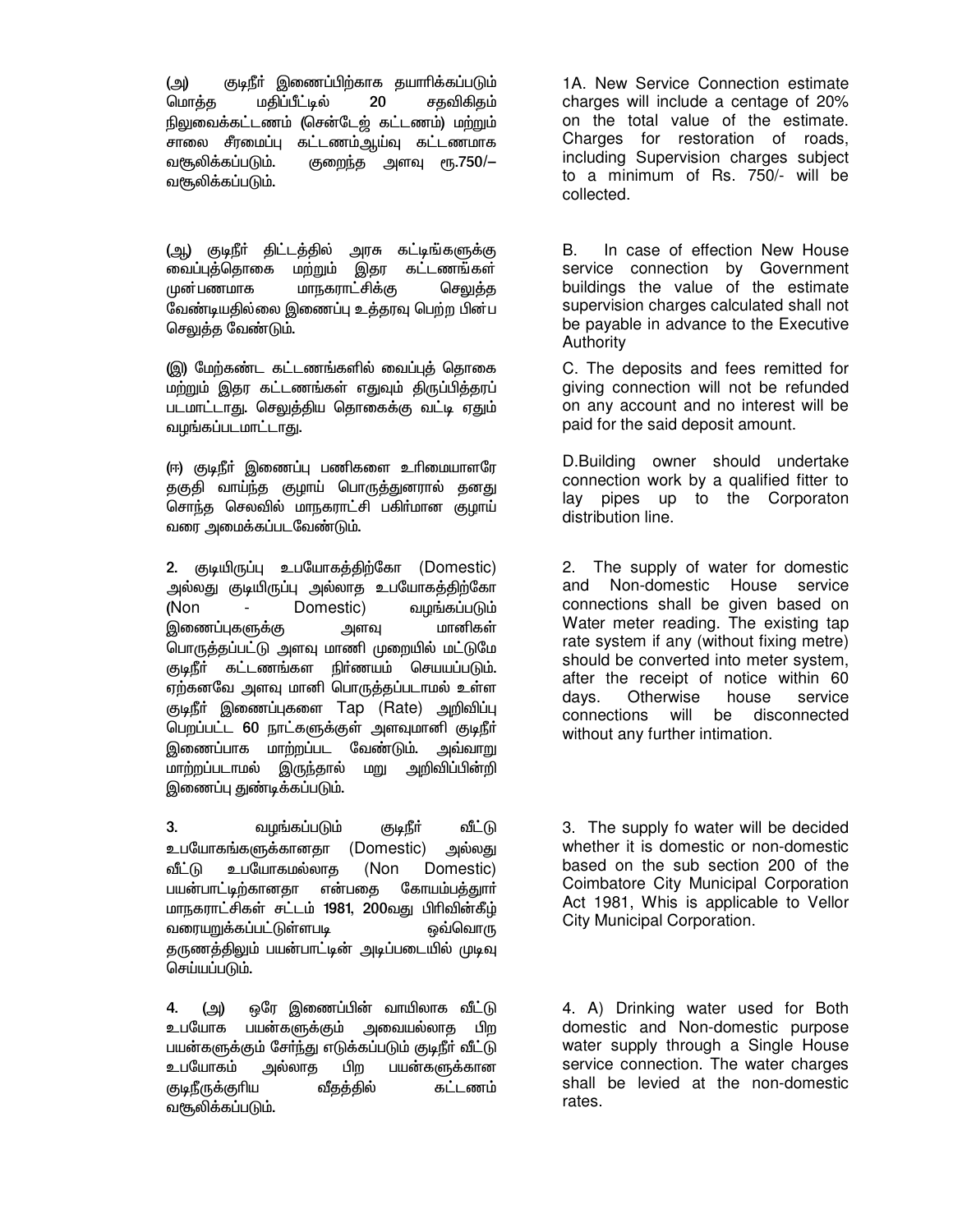ஆளுகைக்குட்பட்ட நிர்வாகத்திற்குரிய (ஆ) <u>நிறுவனங்களுக்கு</u> கொடுக்கப்படும் (குடிநீர் இணைப்புகளுக்கும் அளவு மானி கட்டண வேண்டியதோடு முறையில் இருக்க மேற்படி நிறுவனங்கள் பயன்படுத்தும் குடிநீருக்கான காரியங்களை பொறுத்து வீட்டு உபயோக பயன் மற்றும் அவையல்லாத பிற பயன்களுக்கான வீதங்களில் கட்டணம் வசூலிக்கப்படும்.

சொத்துவரி இல்லாத வீடுகளுக்கு குடிநீர் (இ) இணைப்ப கொடுக்கப்படமாட்டா<u>த</u>ு. ஏற்கனவே குடிநீர் இணைப்பு உள்ள கட்டிடங்களை இடித்து விட்டு புதியதாக கட்டும் போதோ அல்லது பமுதுகள் பார்க்கும்போதோ மாநகராட்சி குடிநீர் பயன்படுத்தப் பட்டாலோ <u>அல்லது</u> பயன்படுத்தப்பட்டது ஆணையரால் கண்டுபிடித்தால் குடியிருப்பு அல்லாத உபயோகமாக கருதப்பட்டு அதன் வீதத்தில் கட்டணம் வசூலிக்கப்படும்.

4 (ஈ). தலைமை பொறியாளர், நகராட்சி நிர்வாக ஆணையரகம், சென்னை அவா்களின் அனுமதியுடனும் மற்றும் அவரால் ஒப்புதல் அளிக்கக்கூடிய மாநகராட்சி வரையறுகளுடன் மாமன்றம் தமது மாநகராட்சி எலலைக்குட்படாத யாதொரு உளளாட்சிக்கோ அல்லது பிற நபருக்கோ குடிநீர் வழங்கலாம்.

5. ஒவ்வொரு குடியிருப்புக்கும் ஒரே ஒரு குடிநீா் குழாய் இணைப்பு மட்டும்தான் வழங்கப்படும். அத்தகைய இணைப்பை கட்டுப்படுத்த நீா்வரத்து கட்டுப்பாட்டு மானி (Flow Control Valve) மற்றும் அடைப்பான் பொருத்தப்படும். வேறு பக்கத்து இணைப்புகளிலிருந்தோ குடியிருப்பு அல்லது கொடுக்கப் படவிருக்கும் பயன் இணைப்புகளில் இருந்தோ குடிநீர் வழங்கப்படமாட்டாது.

## விளக்கவுரை :

இத்துணை விதிகளில் இடம் பெறும் ''வீடு'' எனும் சொல் ஒரே பகுதியாக உள்ள கட்டிடம் அல்லது கட்டிடங்களையோ அல்லது தற்போதைக்கு சொத்துவரிக்காக பகுதியாக ஒரே தீர்மானிக்கப்பட்டுள்ள கட்டிடத்தையோ குறிக்கும்.

4.B) The supply of water connection to the firms comes under the jurisdiction, will be monitored by the meters and the charges will be deceided on the usage of water to be classified by domestic or non-domestic.

4.C) No connection will be given to the premises which is not levied property tax. If an existing domestic House service connection in the building, is demolished which is reconstructed or modified or undergoing major repairs the protected water if supplied the usage will be treated as non-domestic purpose and the charges will be collected accordingly.

4. D) The Corporation council may supply water to other local bodies or other person out of the Corporation limit with the approval of Chief Engineer, Office of the Commissioner of Municipal Administration, Chennai within the norms prescribed.

5. A) For each residence only one water supply connection will be provided from the D-System through a ferrule and a flow control valve. Water shall not be supplied from another house or building already assessed separately and no connection shall be given from the Existing Connection or a connection proposed to be given for any other premises. The ward house shall mean a building standing alone or multiple building that has been assessed under a single assessment for property tax.

**Explanation :** The word "House" as per this bye law means one portion of the building or Buildings or single assessment of property tax.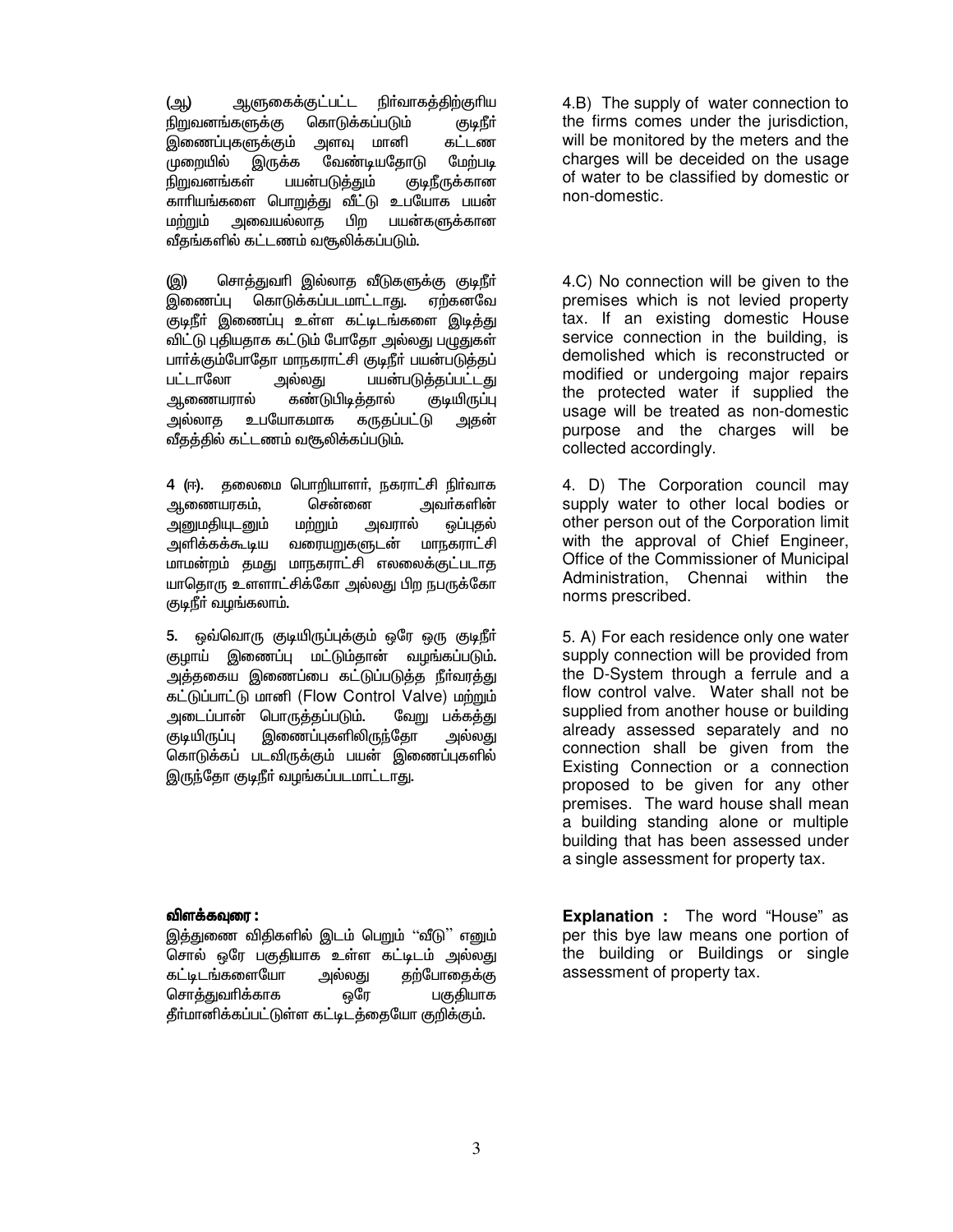ஆ. அடுக்குமாடி குடியிருப்புகளுக்கான இணைப்பு

குடியிருப்புகளுக்கு அடுக்கு மாடி இணைப்பு வழங்கப்படும் பொழுது எத்தனை குடியிருப்புகள் இருந்தாலும் தக்க அளவிலான குழாய் இணைப்பு மட்டும் கீழக்கண்டவாறு வழங்கப்படும்.

20 மி.மீ. பயன்கரும் 1 எண் 1. நான்கு குடியிருப்பு குழாய் 15 மி.மீ. வரை திருகு குறுங்குழாய் 20 மி.மீ. பயன்தரும்  $\mathfrak{p}$ 2. 5 முதல்

- 8 குடியிருப்பு குழாய் 15 மி.மீ. எண்கள திருகு குறுங்குழாய் வரை
- 20 மி.மீ. பயன்கரும் 3 3. 9 முகல் குழாய் 15 12 குடியிருப்பு மி.மீ. எண்கள வரை திருகு குறுங்குழாய்
- 4. 13 முதல் 20 மி.மீ. பயன்தரும்  $\overline{a}$ குமாய் 15 மி.மீ. எண்கள 16 குடியிருப்பு வரை திருகு குறுங்கு<u>ம</u>ாய்
- 20 மி.மீ. பயன்தரும் 5 5. 17 முதல் குழாய் 15 மி.மீ. எண்கள 20 குடியிருப்பு திருகு குறுங்குழாய் வரை
- 6. 21 முதல் 20 மி.மீ. பயன்தரும் 6 40 குழாய் 15 மி.மீ. எண்கள குடியிருப்பு திருகு குறுங்குழாய் வரை
- 7. 41 முதல் 20 மி.மீ. பயன்தரும்  $\overline{7}$ 70 குழாய் 15 மி.மீ. எண்கள குடியிருப்பு திருகு குறுங்குழாய் வரை
- 8. 70 20 மி.மீ. பயன்தரும் 8 15 குடியிருப்பு— குழாய் மி.மீ. எண்கள களுக்கு திருகு குறுங்குழாய் மேல்

குடியிருப்புகளுக்கு அடுக்கு மாடி இணைப்பு வழங்கப்படும் பொழுது ஒவ்வொரு குடியிருப்புக்கும் தனித்தனியாக வரிவிதிப்பு செய்து அனைத்து தனித்தனியாக குடியிருப்போரிடமும் வைப்புத் தொகை மற்றும் கட்டணம் வசூல் செய்யப்படும்.

New House Service connections for multi-storied apartments.

For multi-storied apartment buildings connection given shall be of proper size depending upon the no. of dwellings as follows :-

|  | 1. For 20 mm pipe<br>4 Flats 15 mm ferrule      | 1 No.     |
|--|-------------------------------------------------|-----------|
|  | 2. 5 to 20 mm pipe<br>8 Flats 15 mm ferrule     | 2<br>Nos. |
|  | 3. 9 to 20 mm pipe<br>12 Flats 15 mm ferrule    | 3<br>Nos. |
|  | 4. 13 to 20 mm pipe<br>16 Flats 15 mm ferrule   | 4<br>Nos. |
|  | 5. 17 to 20 mm pipe<br>20 Flats – 15 mm ferrule | 5<br>Nos. |

6. 21 to 6 20 mm pipe 40 Flats 15 mm ferrule Nos.

- $\overline{7}$ 7. 41 to 20 mm pipe 70 Flats 15 mm ferrule Nos.
- $\mathbf{8}$ 8. Above 20 mm pipe 70 Flats 15 mm ferrule Nos.

At the time of giving connection to a flat assessment should be levied for each Residence and deposit amount should be collected from each residents.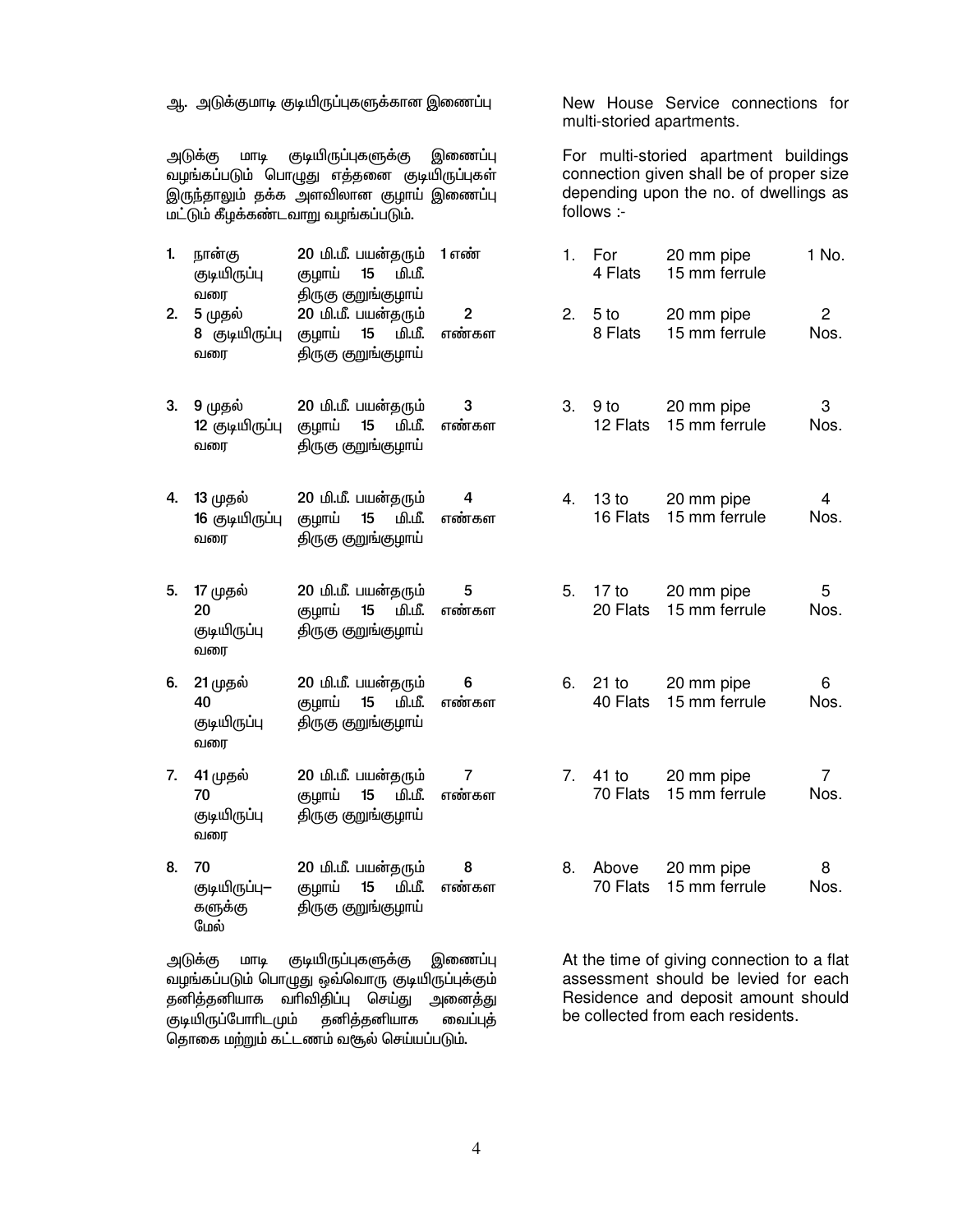6. இந்து கோவில்கள், மசூதிகள், மாதா கோவில்கள் ஆகியவற்றிற்க<u>ு</u> கொடுக்கப்படும் (குடிநீர் அருந்துவதற்கு மட்டுமே, பயன்படுதப்படவேண்டும் அவ்வாறு வழங்கப்படும் ருடிநீர் குழாய் இணைப்புகள் கீழ்க்கண்டவாறு வரைமுறைப்படுத்தப்படும்.

(அ) வீட்டு உபயோகத்திற்கு வழங்கப்படும் குடிநீர் இணைப்பு விதிகள் இதற்கும் பொருந்தும்.

7. இத்துணை விதிகளுக்குட்பட்டு குடிநீர் குழாய்களில் உள்ள நீா் விசையின் அளவையும் நீரழுத்தத்தையும் கணக்கில் கொண்டு வீட்டுக் குழாய் இணைப்புகளில் அவற்றில் பொருத்த வேண்டிய அளவு, அடைப்பான்கள் திருகுகள் மற்றும் இதர இனங்களையும், குழாய் நீளத்தையும் கணக்கிடுவதை பொறியாளா் அல்லது அவரது அங்கீகாரம் பெற்றவா் நிர்ணயம் செய்வார். அதற்கு தக்கபடி கீழ்கண்டவாறு நிர்ணய அளவுகளின் படி குழாய்கள் அமைக்கப்படும்.

(1) 15 எம்.எம். குமாய் இணைப்பு  $-10$  எம்.எம். திருகு குறுங்குழாய் (30 மீட்டர் நீளம் வரை)

(2) 20 எம்.எம். குழாய் இணைப்பு — 15 எம்.எம். திருகு குறுங்குழாய் (90 மீட்டர் நீளம் வரை)

மேற்கண்ட தவிர இனங்கள் வேறு அளவு தேவைப்பட்டால் முடிவு செய்ய தலைமை அதை பொறியாளா். நகராட்சி நிர்வாக ஆணையரகம் அவா்களின் அனுமதி பெற்றுத்தான் இணைப்புகள் வழங்கப்படும். அனைத்து இணைப்புகள், திருகு குறுங்குழாய்கள் (Flow Control Valve) மற்றும் இதர உபகரணங்கள் (accessories) சோதனை செய்து தர நிா்ணய சான்றிதழ் பெற்றதாகவோ அல்லது தலைமை பொறியாளர், நகராட்சி நிர்வாக ஆணையரகம் அவர்களால் அங்கீகரிக்கப் பட்டதாகவோ இருத்தல் அவசியம். எக்காரணங்களைக் கொண்டும் இந்த நிர்ணய குழாயின் விட்டம் 15 மி.மீ. அளவிற்கு மேல் இருத்தல் கூடா<u>து.</u> குடிநீா் நுகா்வோா் குழாய்கள் இணைப்புகள் ஆகியவை பொறியாளர் குறிப்பிடும்படி இந்தியத் தர நிர்ணய நிறுவனத்தின் தரத்தின் குறிப்பிற்கு உடன்பட்டதாய் இருத்தல் வேண்டும்.

8. குடிநீா் இணைப்பு எடுக்கப்படும் தலைப்பிடத்தில் நோ்மட்ட தூரம் 90 மீட்டருக்கு அதிகமாக இருப்பின் அத்தகைய வீட்டுக் குழாய் இணைப்புகள் நகராட்சி தலைமை பொ<u>றி</u>யாளாின் நிர்வாக ஆணையரக ஒப்புதலின் பேரில் மட்டுமே வழங்கப்படும். அத்தகைய பயன் இணைப்புகளின் தன்மை, அளவு ஆகியவை

The supply of potable water to 6. mosques, temples and churches shall be only for drinking purposes. Such supply shall be regularized and considered as follows :

a) For bia temples. Mosques. Churches etc., the water supply Rules and the By Lawswill be applicable to that of Domestic tariff.

7. Following these rules calculating the force and the pressure of the water, the size of the pipe and the ferrule will be determined by the Corporation Engineer or his anthorised person to lay the pipes and ferrules as below:.

i) Up to 30m, 15 mm pipe connection with 10 mm ferrule.

ii) Up to 90m, 20 mm pipe connection with 15 mm ferrule.

In any other measurement as above, only after getting the permission of the Office of the Chief Engineer, Commissioner of Municipal Administration, the connections will be given. The flow control valves and other accessories to be used in all cases should be tested and bear ISI Certificate or such items are approved by the Chief Engineer, office of the Commissioner of Municipal Administration on any account the diameter of determined pipe should not exceed 15mm

8. If the distance between the Disribution mains and the House Service connection exceeds 90m, then the connection shall be effected only after the approval obtained from the Chief Engineer, Commissionerate of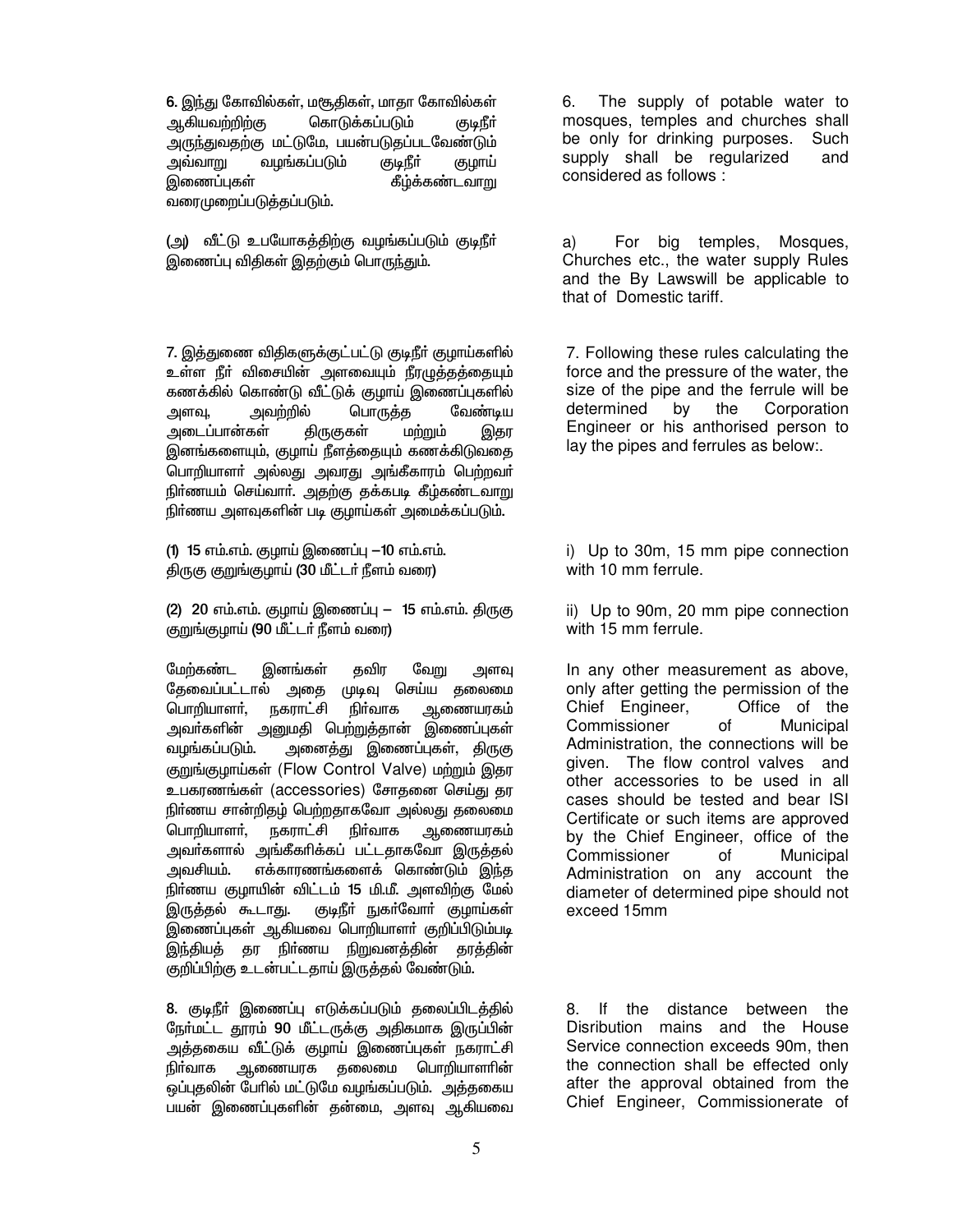<u>நகராட்</u>சி ஆணையரகம் நிர்வாக தலைமைப் பொறியாளரால் நிர்ணயம் செய்ததாக இருக்க வேண்டும்.

9. (அ) குடியிருப்புகளுக்குக் கொடுக்கப்படும் இணைப்புகள் சேர்ந்த குழாய்கள், இணைப்புகள் யாவையும் மாநகராட்சி அலுவலா் அல்லது அவரது அங்கீகாரம் பெற்றவர்களால் எளிகாகப் பார்வையிட பொருத்துதல் வேண்டும். வசகியாக வீட்டு உரிமையாளர் (தடியிருப்பாளர் அல்லகு இணைப்புகளையும் ஒவ்வொருவரும் ருடிநீர் பார்வையிட வசதி செய்து தரவேண்டும். அவ்வாறு பார்வையிட தடை ஏற்படுத்தினால் அந்தக் குழாய் இணைப்புகளை பாா்வையிட முடியாது என்று கருதி குழாய் இணைப்பு துண்டிக்கப்படும்.

(ஆ) குடிநீர் குழாயில் உள்ள திறப்பான்கள் தண்ணீரில் இருக்கும் வகையில் அமைக்கக்கூடாது மூழ்கி அல்லது குழாயிலிருந்து சிந்தும் தண்ணீரை மற்றும் வீணாகும் குடிநீர் மாநகராட்சியால் அமைக்கப்பட்டு இருக்கும் கழிவுநீர் கால்வாயிலோ அல்லது கழிவுநீர் குழாயிலோ செல்லும் வண்ணம் அமைக்கப்பட வேண்டும்.

10.(அ) அளவுமானிகள் மாநகராட்சி ஆணையாளாின் ஒப்புதலுக்குட்பட்டு வீடுகளின் சொந்தக்காரா்களாலோ அல்லது வாடகை வழங்கப்பட காார்களாலோ வேண்டும். பொருத்தப்பட்டுள்ள அளவுமானிகள் எப்போதும் மாநகராட்சி மன்ற அலுவலா்களால் அல்லது அவர்களது அங்கீகாரம் பெற்ற ஊழியர்களால் பூட்டி வைக்கப்பட்டு இருக்கும் அல்லது மூடி முத்திரை செய்யப்பட்டு இருக்கும். அளவு மானியின் அளவுகள் ஒவ்வொரு திங்களும் கணக்கிடப்படும்.

(ஆ) அளவுமானி குடியிருப்போர் அல்லது வீட்டின் உரிமையாளர் வாங்கி பொருக்க வேண்டும். பராமரிப்பு கட்டணம் மாகம் ஒன்றுக்கு ரூ.5.00 வசூலிக்கப்படும்.

Municipal Administration. Such pipes, ferrule and its connecting measurement should have been fixed bv Chief Engineer Office of Commissioner of Municipal Administration of Chennai.

9 (a). House Service Connection given to the residential premises shall be easily visible for inspection by the Corporation staff. The owner of the premises or the occupiers shall facilitate to inspect the connection by the Corporation staff. If in any place, the inspection is not possible due to the willful act or restrained by the owner or the occupier by any means, the said connection will be disconnected. considering it as non-accessable.

b) The water tap shall not be kept in such a manner to be immersed in water. The water running out from the pipe shall be properly routed by a system to reach the nearest Corporation drain or sewer.

10. a) Water usage Meter shall be supplied by the owner or occupier of the premises subject to the approval of Corporation Commissioner. The meter will be sealed and shall always be under the lock and key by the Corporation staff. The usage of said meters will be recorded by the Corporation staff every month.

10. b) Meters shall be supplied by the owner or the occupier of the building and maintenance charge of Rs.5.00 per month will be leived.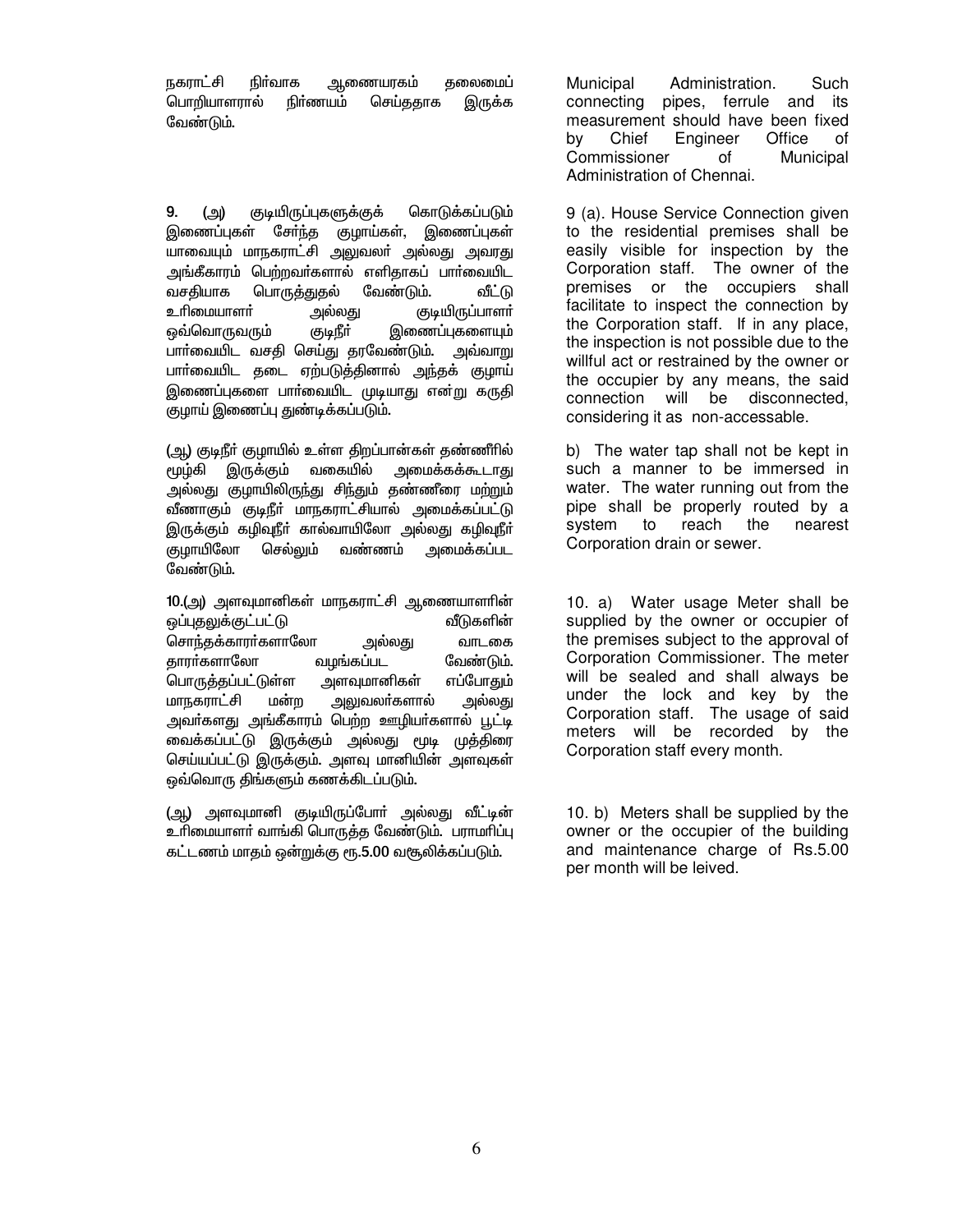(இ) வீட்டின் உரிமையாளா் அல்லது குடியிருப்பாளரால் பொருத்தப்பட்ட அளவுமானிகள் பழுதடைந்துவிட்டால் உரிமையாளர் சொந்தச் செலவில் உரிய அனுமதி பெற்று அளவுமானிகளைப் பழுதுபார்க்க ஏற்பாடு செய்ய வேண்டும். பழுதுபார்த்தல் பணியை மாநகராட்சிப் பொறியாளர் மேற்பார்வையில் இரண்டு திங்கள் காலத்திற்குள் ஆணையாின் உத்தரவு பெற்று செய்தல் வேண்டும். மேலும் பழுதுபார்க்கப்பட்ட சம்மந்தப்பட்ட அளவுமானியை பொறுப்பு பொறியாளரிடம் ஒப்படைத்து சரியாக இயங்குகிறதா என ஆய்வு செய்தபின் மட்டுமே பொருத்தப்பட வேண்டும். அவ்வாறு செய்யத் தவறும் தருவாயில் முன்னறிவிப்புமின்றி இணைப்பு எவ்விக துண்டிக்கப்படும்.

(ஈ) அளவுமானி பழுதாகும் சமயங்களில் வழங்கப்படும் குடிநீருக்கான கட்டணம் 16—வது துணை விதியில் விகிதங்களின்படி வரையறுக்கப்பட்டுள்ள (குடிநீர் கட்டணங்கள் வசூல் செய்யப்படும்.

11. குடிநீர் இணைப்புக்கு வைப்பு தொகை தற்போது நடைமுறைபடுத்தப்பட உள்ளவை

#### <u>நடைமுறைப்படுத்தப்படவுள்ள குடிநீர் வைப்புத்</u>

#### தொகை

#### <u>(அ) வீட்டு பயன்பாடு இணைப்பு ஒன்று :</u>

வீட்டு இணைப்புகள் ரூ. 10,000.00

#### <u>(அ.) குடியிருப்பு அல்லாத இணைப்பு ஒன்று:</u>

வணிக இணைப்புகள் - ரூ. 25,000.00

புதிய குழாய் இணைப்பு மற்றும் ஏற்கனவே உள்ள இணைப்புகளுக்கு குமாய் கூடுதல் வைப்புத்தொகையை பத்து சம தவணைகளில் பத்து மாத காலத்திற்குள் செலுத்தப்படவேண்டும்.

### 12. குடிநீர் கட்டணம் கீழ்கண்டவாறு வசூல் செய்யப்படும்

(அ) குடிநீா் வீட்டு பயன்பாடு குழாய் அளவு மாணி விகிதம் (Meter rate) பிரதி மாதம் 10000 லிட்டர் வரை குறைந்தபட்ச மாத குடிநீர் கட்டணம் - ரூ200.00 10000 லிட்டருக்கு மேல் ஒவ்வொரு 1000 லிட்டருக்கு அதன் பாகத்திற்கும்  $e$ <sup> $-$ </sup> $n<sub>5</sub>$ .25.00

10. c) If the meters fixed by the owner of the house or the tenant becomes defective then, the owner or tenant will arrange for repair of the meters at their own cost. after aetting permission. The repair work shall be done within a period of two months under the Supervision of the Corporation Engineer after getting necessary permission from the The meter after Commissioner. repair should be handed over to the Engineer in charge. Such meters functional should be to the satisfaction of the incharge Engineer and only there after the meters should be fixed up again, Noncompliance of the above conditions will lead disconnection of the water supply without any notice.

10. d) During the repair time of water meter, water charges will be collected as per the tariff given in bye law No.16.

11. Security Deposit in advance shall be collected in the manner as below.

#### **Proposed Deposit amount**

#### a) Domestic Purpose:

Domestic

Rs. 10,000.00

#### b) Non-Domestic Purpose:

Rs. 25,000.00 Non-Domestic/ Commercial

The additional deposit amount for the existing connection as well as new connection shall be payable in 10 equal instalment with in 10 Months.

## 12. Proposed Monthly Water tariff amount

## a) Domestic Purpose meter Rate:

1) Upto 10000 ltr Minimum monthly charges Rs.200.00 Every 1000 ltr or part there of above 10000 litre Rs.25.00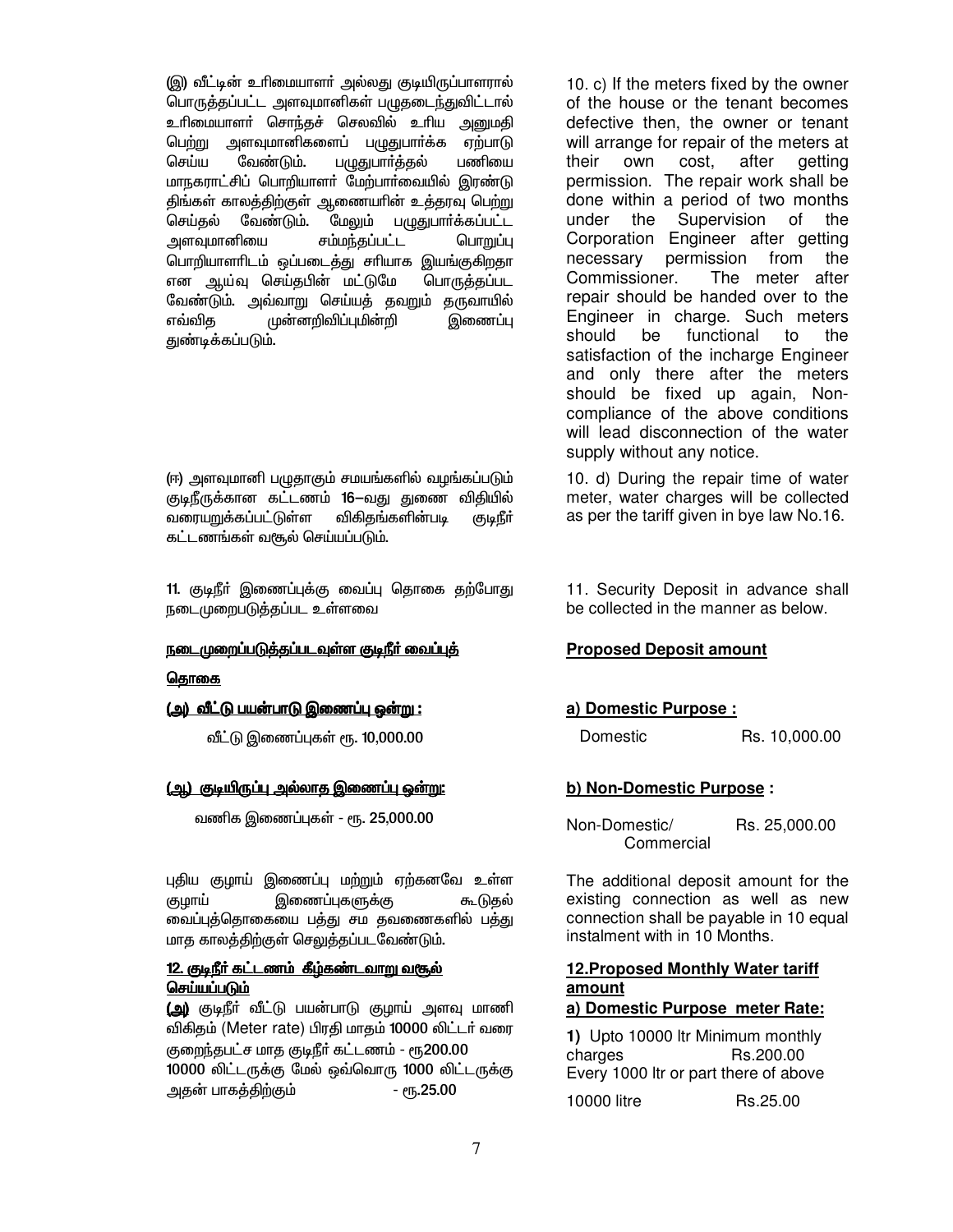|                                                       |                           |  | <u>(அ.) குடிநீர் வீட்டு பயன்பாடு இல்லாத இனங்கள்</u> |                  |  |  |  |  |
|-------------------------------------------------------|---------------------------|--|-----------------------------------------------------|------------------|--|--|--|--|
|                                                       |                           |  | <u>அளவு மாணி விகிதம் (ஆநவநச சயவந) பிரதி மாதம்</u>   |                  |  |  |  |  |
|                                                       |                           |  | 7500 லிட்டர் வரை குறைந்தபட்ச மாத குடிநீர்           |                  |  |  |  |  |
| கட்டணம் –                                             |                           |  |                                                     | <b>е</b> ҧ500.00 |  |  |  |  |
| <u>7500 லிட்டருக்கு மேல் ஒவ்வொரு 1000 லிட்டருக்கு</u> |                           |  |                                                     |                  |  |  |  |  |
|                                                       | <u>அதன் பாகத்திற்கும்</u> |  | $-$ eg. 75.00                                       |                  |  |  |  |  |

<u>(இ).மொத்தமாக குடிநீர் விநியோக (கூடிய றுயவநச</u> ளுரயீயீடல) கோரப்படும் இனங்களில் வணிக வசூல் செய்யப்படும் <u>நிறுவனங்களின்</u> விலை விகிதத்தில் கட்டணம் வரூலிக்கப்படும்.

<u>மேற்குறிப்பிட்ட தொகை அளவு மாணி கட்டண</u> விகிகங்களின் அடிப்படையில் வீதம், வைப்புத் தொகை மற்றும் கட்டணங்கள் நிர்ணயிக்கப்படும்.

அளவுமானி முறையிலான  $13$ (அ) (குடிநீர் கட்டணத்தை, குடிநீர் கட்டணம் கேட்பு அறிவிப்பு கிடைத்த  $15$ நாட்களுக்குள் மாநகராட்சி கருவூலத்தில் செலுத்த வேண்டும். ஒவ்வொரு மூன்று திங்களுக்குள் 10-ம் தேதிக்குள் அனுப்பும் குடிநீர் கட்டண கேட்பு அறிவிப்பு அதற்கு முந்தைய கினங்களில் உபயோகிக்கப்பட்ட குடிநீா் அளவுக்கு உரியதாகும்.

(ஆ) மேற்கண்ட துணை விதிகளில் சொல்லப்பட்ட கட்டணங்கள் குறிப்பிட்டுள்ள காலத்திற்குள் மாநகராட்சிக்கு செலுத்தப்படாமல் இருக்குமானால் ஆணையரு**க்**கு எப்போகு வேண்டுமானாலும் துண்டிக்க அதிகாரம் இணைப்பை உண்டு. நிர்ணயிக்கப்பட்ட கெடுவுக்குள் கால (குடிநீர் கட்டணம் செலுத்தப்படாத இணைப்புகள் துண்டிப்பு செய்யும் பட்சத்தில் ஏற்படும் சகல இழப்புகளுக்கும், சேதங்களுக்கும் குடியிருப்போர் அல்லது வீட்டின் உரிமையாளரே முமு பொறுப்பு ஏற்க வேண்டும்.

(இ) இந்தத் துணை விதிகளில் சொல்லப்பட்ட சட்ட திட்டங்களின்படி குடிநீா் வழங்குவதற்கு உரிய கட்டணம் குறிப்பிட்ட காலத்திற்குள் செலுத்தப்படவில்லை என்றால் சொத்துவரி வசூல் செய்யும் முறையில் உள்ள விதிகள் பின்பற்றி வசூல் செய்யப்படும்.

b) Commercial and Non-domestic Purpose: Meter rate minimum charges upto 7500  $I$ tr – Rs.500.00 Above 7500 Itr every 1000 liter or part there of Rs.75/-

Non-domestic charges C) are applicable for Bulk supply of water.

Based on the above, the meter rate charges, Deposit and other charges will be determined.

The water charges shall be 13. a) remitted within 15 days from the date of receipt of demand notice, at the Corporation collection Centres or counters Demand for water charges will be made before 10<sup>th</sup> of every 3 months supply of Water upto the 9<sup>th</sup> day of the month and it is for the consumption of the previous months.

13. b) If the water charges are not remitted within the time prescribed under the by-law above mentioned, the Commissioner of the Corporation is empowered to disconnect the water supply at any time. The Corporation Commissioner will not be liable for any loss or damage on account of such disconnection of water supply, the tenant or the owner of the house alone is responsible.

13. c) Payment of all water charges as per the the terms and conditions laid down in the By Lawsnot made by the consumer with in the time stipulated will be recoverable in the same manner pertaining to the norms of property tax collection.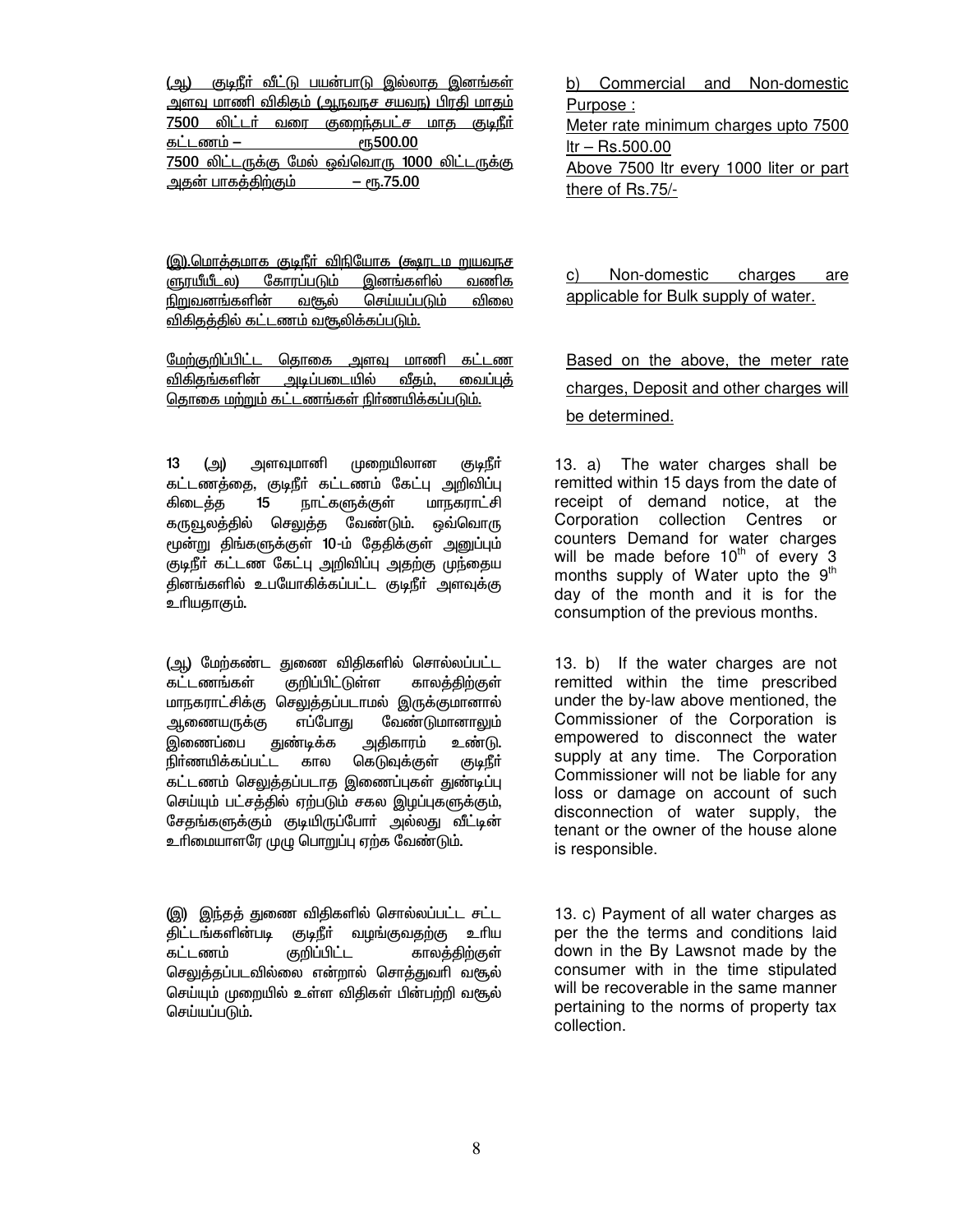(ஈ) நிா்ணயிக்கப்பட்ட குடிநீா் கட்டணம் குறிப்பிட்ட துண்டிக்கப்படும் காலத்தில்¦ செலுத்தாததால் இணைப்புக்கு துண்டிப்பு கட்டணமாக ரூ.500/-ம் மறுஇணைப்பு கட்டணம் ரூ.500/-ஆக மொத்தம் ரூ.1000/ $-$ ஐ வசூல் செய்யப்படும். இத்தொகை கட்டணத்துடன் சேர்த்து வசூலிக்கப்படும் அல்லது தனியாக மாநகராட்சியில் செலுத்த வேண்டும்.

14. குடிநீர் உபயோகப்படுத்தாத ஒரு காலாண்டின் பகுதிக்கான குடிநீர் கட்டணத்தில் தள்ளுபடி எதுவும் அனுமதிக்கப் <u>படமாட்டாது.</u> அவ்வாறு குடிநீர் பயன்படுத்தபடாமலிருக்கும் ஒவ்வொரு (ழ**ழு** காலாண்டிற்கும் ஆணையர் கட்டணத் தள்ளுபடி ஆனால் வழங்கலாம். <u>அவ்வாறு</u> ருடிநீர் பயன்படுத்தாமல் இருந்தால் முன்கூட்டியே <u>ஆணையருக்கு</u> எழுத்து முலமாக தகவலைத் தெரிவித்து குடிநீர் இணைப்பை வீட்டு உரிமைதாரர் வேண்டுகோளின்படி தற்காலிகமாக துண்டிப்பு செய்து கொண்டிருக்க வேண்டும். இவ்வாறு துண்டிக்கப்படும் போது துண்டிப்பு கட்டணமாக ரூ.500/-ம் மறு இணைப்புக் கட்டணமாக ரூ.500/-ம் ஒவ்வொரு முறையும் வசூல் செய்யப்படும்.

### குறிப்பு : இந்த துணை விதிகளில் குறிப்பிட்டுள்ள காலாண்டு என்பது மூன்று முழு நாளிட்ட திங்கள் அல்லது 90 நாட்கள் என்று பொருள் கொள்ள வேண்டும்.

15. (அ) அளவுமானியின் அளவுகளிலோ அல்லது அளவுமானியில் பிற பழுதுகளோ இருந்தால் இது குறித்த விவரங்களுடன் 30 நாட்களுக்குள் ரூ.100/-தொகையாக செலுத்தி எழுத<u>்த</u>ுமூலம் வைப்புத் மாநகராட்சிக்கு அறிவிப்பு செய¦ய வேண்டும்.

(ஆ) மேலே நிர்ணயிக்கப்பட்ட கால கெடுவக்குள் செய்யப்படாக புகார்களோ அல்லகு வைப்பக் தொகை செலுக்காமல் செய்யப்படும் புகார்களோ ஏற்றுக் கொள்ளப்படமாட்டாகு.

16. குமாய் இணைப்பில் உள்ள அளவுமானி காட்டும் கணக்கீடு சரியானகாக இல்லை என்று கண்டுபிடிக்கப்பட்டாலும் அல்லது அளவுமானி ஒரு வார காலத்திற்கு மேலாகப் பழுது அடை<u>ந்த</u>ு இருந்தாலும் குடிநீர் அளவு முந்தைய ஆண்டு இதே மாகக்கில் அல்லகு கிங்களில் அந்த பயன்படுத்தியதற்கான பதிவுகள் அளவுகளின் கிடைக்காத அத்தகைய தகவல்கள் அல்லது ரேர்வுகளின் ஆணையர் மிகப் பொருக்குமான**கு** 

 $13. d)$ For disconnected service connections under non payment of water charges the disconnection charges of  $\text{Rs.}500/-$  + reconnection charges of Rs.500/- Totally Rs.1000/will be charged. This amount will be collected along with the charges or to remitted separately in the be Corporation collection Centres.

14. No remission of water charges for non use of drinking water shall be granted for a portion of quarter. Remission may be granted by the Corporation Commissioner for non use of water for full quarter subject to, prior intimation of such non use with a request to close the water supply temporarily. The charges for such temporary disconnection shall be Rs.500/- and reconnection charges shall be Rs.500/- on each occasion.

#### N.B. : The word 'quarter' in this bylaw means three full months or 90 days.

15. a) Persons aggrieved regarding the meter readings and disputes against the meter reading should notify the Corporation in writing 30 days and accompanied by a deposit of Rs.100/-.

15. b) Complaint not made within the above said period or not accompanied by the deposit will not be entertained. .

16. If the meter fitted to the house connection showed defective reading or the meter was found defective for more than a week then in such case the meter reading recorded during the corresponding month of the previous year will be taken into consideration for assessing the charges of water connection for the period in question. If such particulars could not be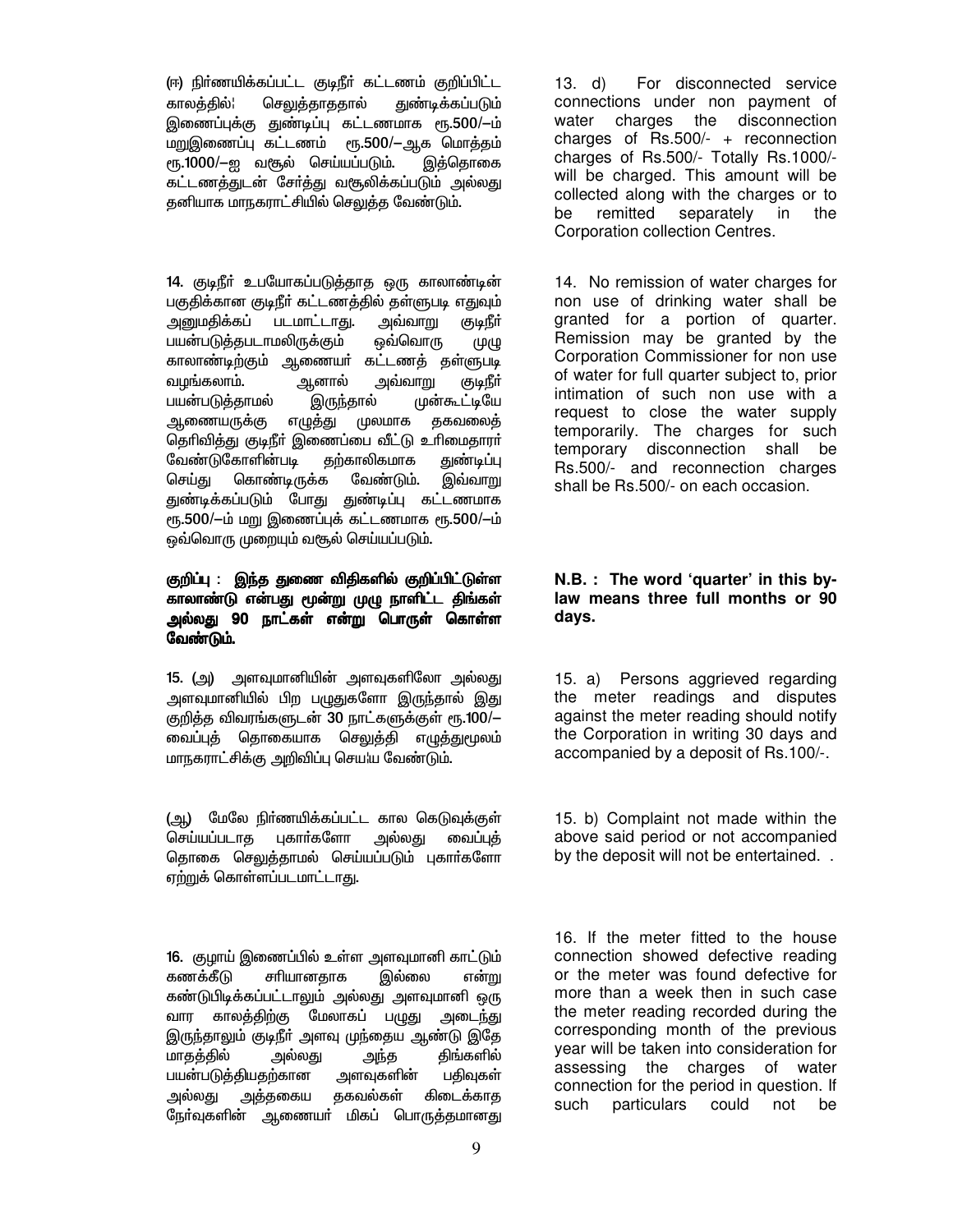எனக் கருதும் புள்ளி விவரங்களின் அளவுகள் அந்தப் பிரச்சனைக்குரிய மேற்கண்ட கால கட்டங்களில் கட்டணம் வசூல் செய்வதற்கு அடிப்படையாகக் கொள்ளப்படும் எனவும் அவ்வாறு கணக்கிடப்படும் நீரின் அளவு அந்த கால அளவில் உண்மையில் பயன்படுத்தப்பட்ட நீா் அளவாகக் கருதப்பட்டு கணக்கிடப்படும். இது குறித்து ஆணையா் முடிவே இறுதியானதாகும்.

17. வீட்டிணைப்புகளின் பயன் குழாயில் யாதொரு கைவிசை நீரேற்றுக் குழாய் அல்லது விசை நீரேற்றும் குழாய்களைப் பொருத்த அனுமதிக்கப்படமாட்டாது. இதை மீறி பயன்படுத்துவது கண்டுபிடிக்கப்பட்டால் எவ்வித அறிவிப்புமின்றி இணைப்பு முன் துண்டிக்கப்படும்.

18. குடிநீா் குழாய்களை தொட்டி அல்லது சேமிப்பு தொட்டியுடன் நேரடியாக இணைக்கப்படலாகாது. இந்த இணைப்பு துணை விதிகள் 23 மற்றும் 24க்கு பொருந்தாது.

வீட்டின் உரிமையாளர்  $19<sub>1</sub>$ ஒவ்வாரு மற்றும் குடியிருப்போர் மாநகராட்சியிலிருந்து குடிநீர் குழாய் இணைப்பு பெற்று இருந்தால் அதை நல்லமுறையில் ...<br>வைத்துக்கொள்ள வேண்டியது. பழுது ஏற்பட்டால் மாநகராட்சியின் உரிய அனுமதி பெற்று அவருடைய செலவில் சொந்த இப்பமுதினை சாிசெய்துக்கொள்ள வேண்டும்.மேலும் அதற்கான மதிப்பீட்டின் அடிப்படையில் மேற்பார்வை கட்டணம் செலுத்த வேண்டும்

 $20.$ குடிநீா் குழாயின் நிலையை பாிசோதனை செய்யும்பொருட்டு அந்தக் குடிநீர் குழாயின் இணைப்பினை ஆணையா் அகற்றலாம். அவ்வாறு பரிசீலனை செய்யும்போதோ அல்லது வேறு காரணங்களினாலோ குழாய்கள் அல்லது அவற்றின் இணைப்புகளோ பழுதுபட்டு இருந்தால் இதை நீக்குவதற்கோ அல்லது புதிய இணைப்புகளில் பொருத்துவதற்கோ சாி செய்வதற்கோ குடியிருப்பில் உள்ள உரிமையாளா் அல்லது குடியிருப்போருக்கும் ஒரு திங்கள் காலவரை அவகாசம் கொடுத்து ஆணையாளரால் ஒரு அறிவிப்பு கொடுக்கப்படும். அறிவிப்பில் கொடுக்கப்பட்ட காலவரைக்குள் பழுது நீக்கப்படவில்லை என்றாலும், இணைப்புகளை சாி செய்யப்படவில்லை என்று தெரியவருமேயானால் காரணமாக இணைப்புகளில் नैं, ज பழுது விரையமாகும் அல்லது குடிநீா் தூய்மை கெடும் எனக் கருதினால் ஆணையா் இந்தக் குழாய் இணைப்புகளையும் மற்ற இதர பணிகளையம் மாநகராட்சி பணியாளர்கள் மூலம் (மடித்து அதற்காகும் செலவினை வீட்டின் உரிமையாளா் அல்லகு குடியிருப்போரிடம் வசூல் இருந்து

ascertainable, the Commissioner can determine the quantum of water on the basis of statistics gathered and considered fit and the charges will be assesed and collected, based on the above quantum. The decision of the Commissioner will be final.

No hand pump or power pump 17. shall be fitted to the House Service Connection to draw water. If found the service connection then will be disconnected without any notice to the party concemed.

18. No tap or any service connection shall be connected to a sump or storage tank. If not found such connection is not applicable to the sub Rule 23&24

19. Every person has a house service connection shall maintain the house connection in good condition and to repair at his own cost with the Corporation permission the of Supervision charges based on the estimate has to be remitted to Corporation.

The Commissioner may at any  $20.$ time remove any pipe or fittings connected with any house service connection for the purpose of examining the conditions of  $($ or $)$ repairing of such fittings. If on such examination or otherwise it is found that the pipes or fittings are defective in any respect the Commissioner may give notice to the owner or occupier of the premises to execute repairs with in a specified period or say one month at the most. If the work is not executed within the specified time allowed or if the defect is likely to cause wastages **or** contamination, then the Csommissioner may himself execute such work and recover the cost from the owner or occupier or otherwise the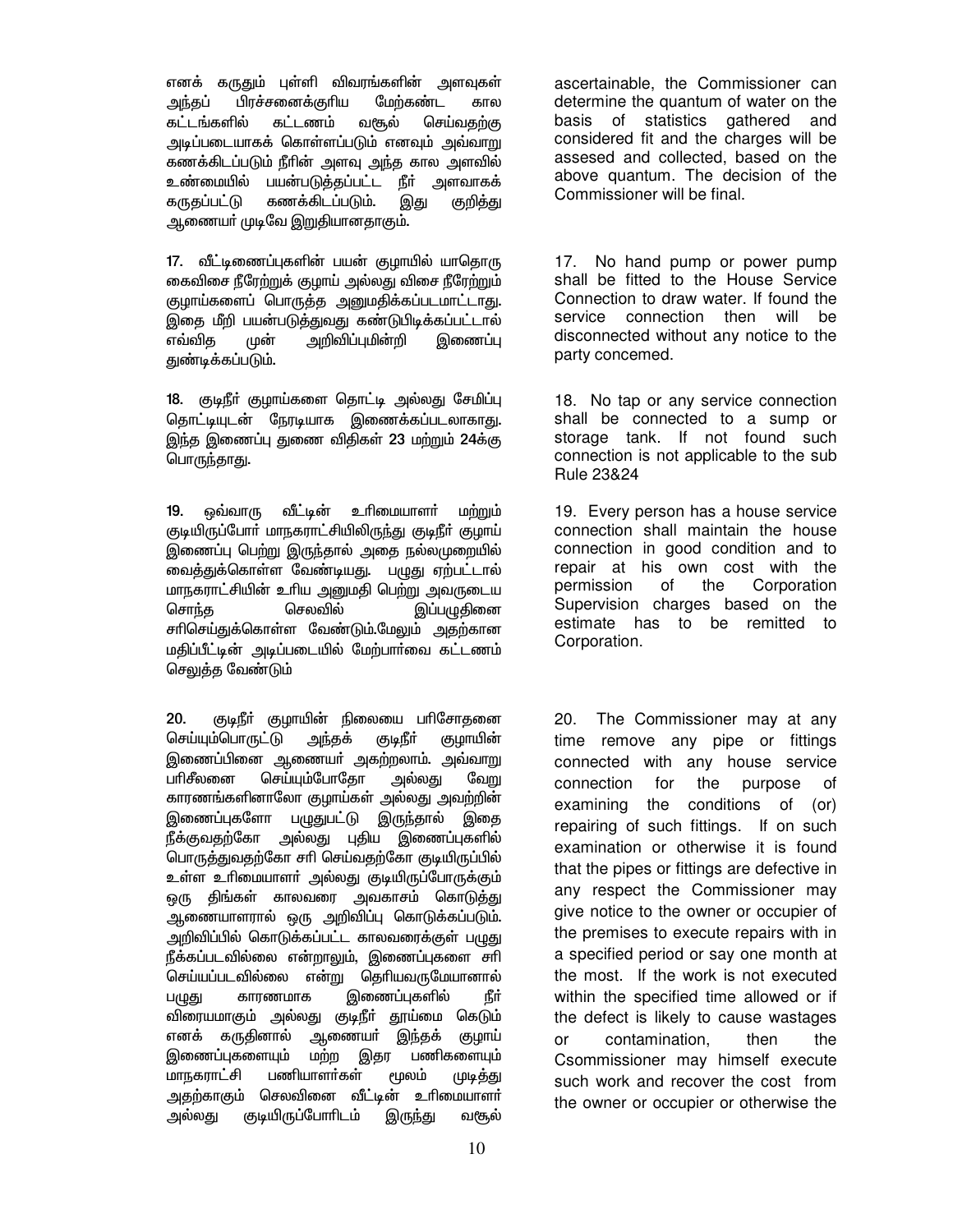செய்யப்படும். <u>அவ்வாறு</u> இல்லையென்றால் இணைப்பை துண்டிப்பு செய்துவிட்டு இணைப்பிற்கு நீா் வழங்குவதை நிறுத்தம் செய்யலாம்.

21. வீட்டு பயன்களுக்காக வழங்கப்பட்ட வீட்டுக் குழாய் இணைப்பிலிருந்து கிடைக்கும் குடிநீரை ஆணையாின் எழுத்து மூலமாக முன் அனுமதியின்றி குடும்பப் பயன்கள் அல்லாத பிற காரியங்களுக்கும் பயன்படுத்தக்கூடாது. ஆனால் குழாய் ஒரு இணைப்பின் உரிமையாளர் இணைப்புள்ள வீட்டின் குடியிருப்பாளா் குடும்ப பயன்களுக்கான குடிநீரை அவையல்லாத பிறவற்றிற்கு பயன்படுத்துவதாக ஆணையா் அறிய வந்தாலும் அல்லது அவ்வாறு நம்புவதற்கு காரணங்கள் இருந்தாலும் அவர்தாம் அறிவிக்கும் நாளிலிருந்து துணை விதி 12-ன் கீழ் நிர்ணயிக்கப்பட்டுள்ள பயன்களுக்கு குடும்ப அல்லாத விதத்தில் கட்டணத்தை செலுத்துமாறு உரியவரை தன்னுடைய <u>ஆ</u>தாரப்புள்ளி விவாங்களின் அடிப்படையில் கேட்டுக் நிர்ணயிக்கப்பட்ட கொள்ளலாம். அவ்வாறு வீட்டிணைப்பின் கட்டணத்தை உரிமையாளர் அல்லது குடியிருப்போர் செலுத்த தவறினால் அந்த வீட்டிணைப்பை துண்டித்துவிட ஆணையா் உத்தரவிடலாம்.

22. அ) மாநகராட்சியில் இருந்து பெறப்பட்ட குடிநீர் குழாய் இணைப்பில் யாதொரு கருவியை வைத்து நீரேற்று குழாய் அமைத்தல் அல்லது விசை நீரேற்றும் .<br>கருவி இணைப்பு குழாய் அல்லது அசையும் குழாய் அது போன்ற எந்த ஒரு அமைப்பையும் குடிநீா் இணைப்பில் பொருத்தி பெரும் குழாயில் இரு<u>ந்</u>து ரிடிப் ஈர்க்கக்கூடாகு. <u>அவ்வாறு</u> ஈர்ப்பது கண்டுபிடிக்கப்பட்டால் இணைப்பு துண்டிக்கப்படுவதுடன் மின் மோட்டார் மற்றும் ஏனைய கருவிகள் பறிமுதல் செய்யப்படும் பொருட்கள் யாதும் திருப்பி தரப்படமாட்டாகு. மீண்டும் மின் இயக்கி மற்றும் ஏனைய கருவிகள் பொருத்த மாட்டேன் என்ற உத்தரவாதத்துடன் ரூ.7000/— அபாரத்தொகை பெற்றுக் கொண்ட பின்பு தான் இணைப்பு வழங்கப்படும்.

water supply connection will be disconnected.

21. The water supplied from the tap connection for domestic use should not be used for any other purpose without of written permission the the Commissioner. If the supply of water is used for non-domestic or some other purpose by the owner of the house or the tanent which comes to the knowledge of the Commissioner or the Commissioner has the reason to believe of such use, he can ask the person concerned to pay the charges under by-laws No.12 for use of water for other than domestic purpose as per the particulars gathered by him and if the owner of the house or tenant fails pay the said charges, to the Commissioner can order for the disconnection of the water supply.

 $22.$ 

a) From the Corporation water supply connection water should not be taken by using a mechanical device or any electrical motor. If such a device is found the house connection will be disconnected but also the electrical motor or other mechanical device will be confiscated and such articles will not be returned on any account. Reconnection will be given only on payment of Rs.7000/- as fine, along with an undertaking that such devices will not be fitted in future.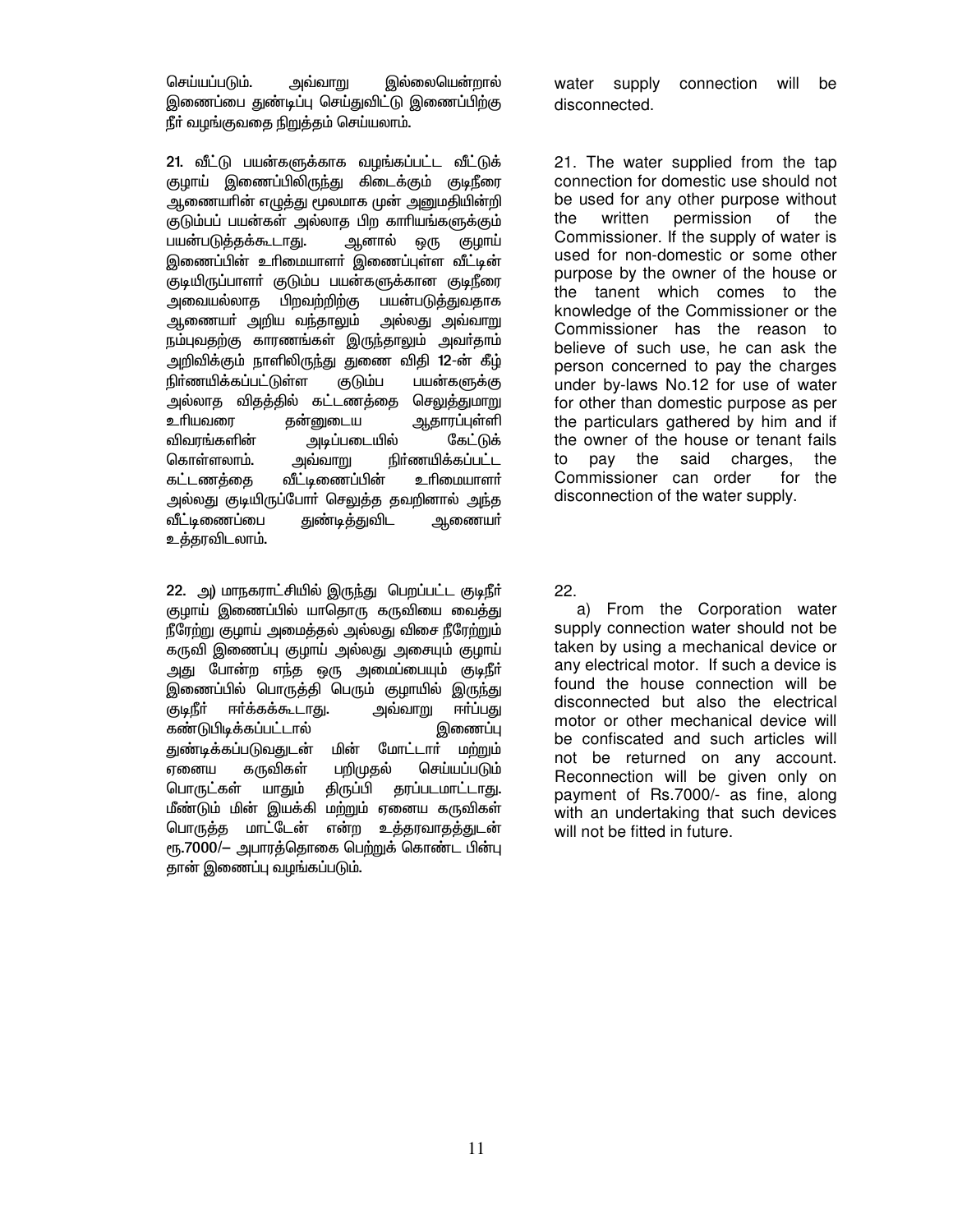இரண்டாவது ஆ) தடவையாக ருடிநீா் இணைப்புகளில் மின்கருவிகளை வைத்து குடிநீர் ஈர்ப்பது கண்டுபிடிக்கப்பட்டால் நிரந்தரமாக குடிநீர் இணைப்பு துண்டிக்கப்படும் மேலும் நீதி மன்றத்தில் வழக்கு தொடர்ந்து மேல் நடவடிக்கை எடுக்கப்படும்.

23(அ)குடிநீர் இணைப்பு வேண்ட விண்ணப்பிக்கும் அனைத்து விண்ணப்பதாரா்களும் மழைநீா் சேகாிப்பு அமைப்பு அமைத்திருப்பதுடன், வெளி செல்லும் கழிவுநீரை வெளியேற்ற புதை வடிகாலுக்கான விண்ணப்பத்தை விண்ணப்பித்து மாநகராட்சி தெரிவிக்கும் வைப்புத் தொகை மற்றும் இதர கட்டணங்களை செலுத்தி புதை வடிகால் இணைப்பும் பெற்றுக் கொள்ள வேண்டும். மேலும் விண்ணப்பிக்கும் பகுதியில் இத்திட்டம் இல்லாதிருந்தால் வெளியேறும் கழிவுநீரை தனியாக தொட்டி (cess pool) ஆகியவற்றை மாநகராட்சி ஆணையா் திருப்தியடையும் நிலையில் அமைக்க வேண்டும்

23.(ஆ) பொதுக் கழிப்பிடம், சிறுநீர் கழிக்குமிடம், ஆகியவற்றிற்கு குடிநீரின் குழாயிலிரு<u>ந்து</u> இணைப்புக் கொடுக்கப்பட வேண்டுமானால் இதற்காக ஒரு தொட்டியை அமைத்து அதற்குத் கேவையான உபகரணங்களுடன் பொருத்தி மாநகராட்சி பொறியாளா் முடிவு செய்யுமிடத்தில் நிறுவப்பட வேண்டும்.

24. கொதிகலன்களுக்கு மாநகராட்சியின் பகிர்மான குழாய்களிலிருந்து தேவைப்படுமானால் அதற்காக தனியாக தொட்டியிலிருந்து எடுத்துக் கொள்ள வேண்டுமே தவிர குழாயிலிருந்து நேரடி இணைப்பு <u>வழங்கப்படமாட்டாது.</u> ஓவ்வொரு தொட்டிக்கும் தனியாக பந்து திறப்பான், கண்காணிக்கும் அல்லது எச்சரிக்கை சாதனங்கள் பொருத்தப்பட்டு அவைகளை சாியான முறையில் அணுகி ஆய்வு செய்வதற்கு தகுந்தவாறு அமைக்கப்பட வேண்டும்.

25. தீ விபத்து நேரிடும் சமயங்களைத் தவிர மற்ற சமயங்களில் மாநகராட்சியின் ஆணையா்/ பொறியாளா் அவா்களின் அங்கீகாரம் பெறாமல் பிரதானக் குழாய் அல்லது பகிா்மானக் குழாய்கள், திறப்பான்கள் தீயணைப்புக்கு வைக்கப்பட்டிருக்கும் நீர்க் கருவிகள் அவற்றை நிறுத்துதல் அல்லது தடை ஏற்படுத்துதல் கூடாது.

b) Repetition of use of such mechanical or electrical device, for pumping out water will entitle permanent disconnection of the water supply connection. Action will also be taken in a Court of law.

23 a) All the applicants who submits application for water supply connection should have provided rain water arrangements. Under harewesting ground drainage application should be submitted along with deposit amount and other charges for getting UGS Connection. If the scheme is not in force, in such locality a, separate arrangement is to be made for drainage disposal in a cess pool to the satisfaction of the Commissioner.

23. b) If water connection is to be given to Public latrine / urinal or water closet from the protected water supply system a tank is to be fixed along with other accessoreies in a location as decided by the Corporation Engineer.

24. Steam boiler which requires water from a Corporation pipe line shall be supplied from a cistern and not directly from a service pipe and every such cistern shall be fixed with a ball valve, a detective or warning equipment and proper means to have access for inspection.

25. Except at the time of fire accident. without the approval of the Commissioner/Engineer main lines or distribution lines. cistern or fire hydrants should not be blocked.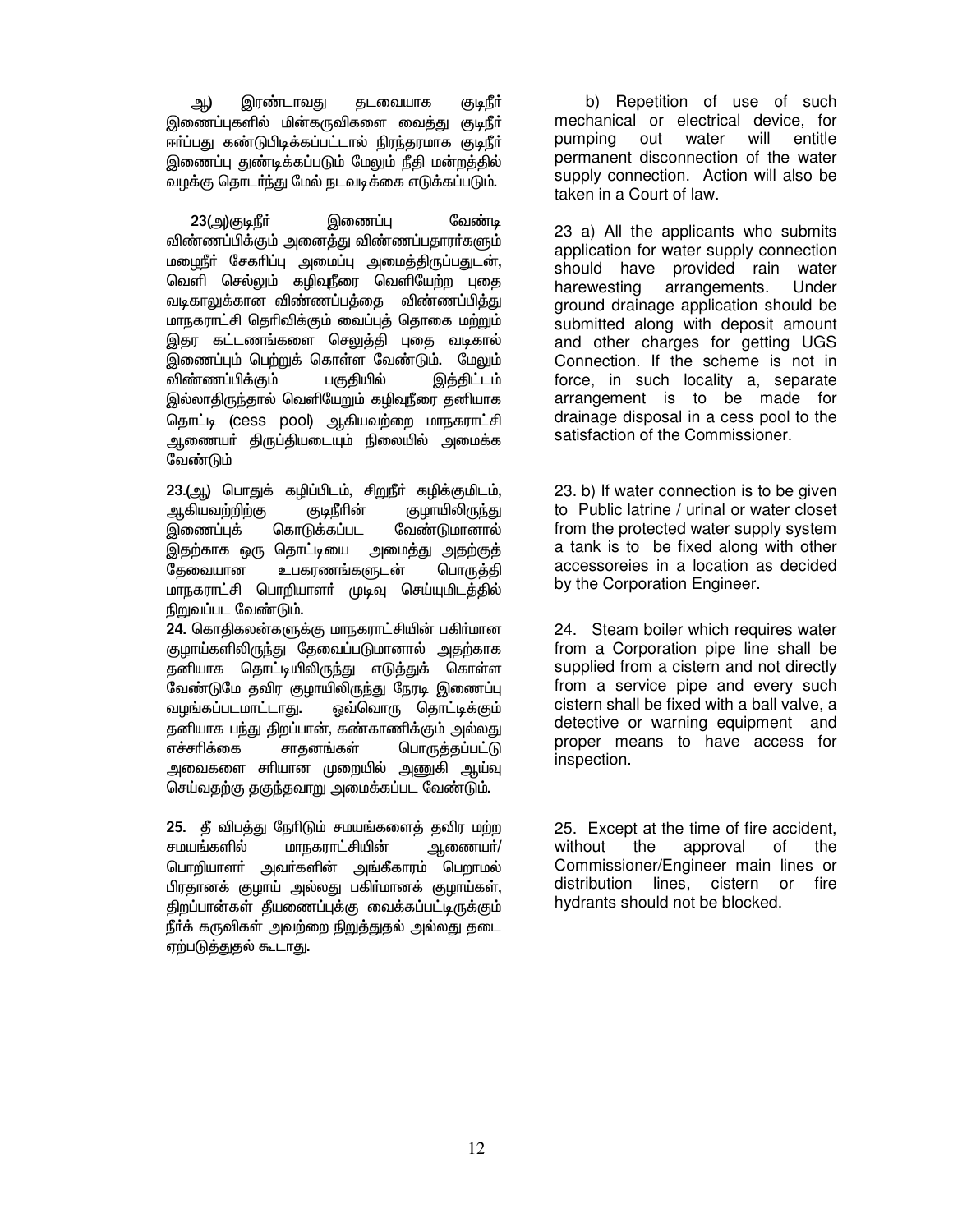26. அவர்கள் உக்காவின்பேரில் ஆணையா் திருமணம் மற்றும் இதர சந்தா்ப்பங்களில் ஒரு இணைப்புகள் கற்காலிகமாக கட்டிடத்திற்கு வழங்கப்படும். <u>இந்த</u> இணைப்புகளுக்கு நாள் ஒன்றுக்கு அல்லது அதன் பகுதிகளில் ரூ.3,000/— இணைக்கும் இணைப்பிற்கு பெருங்குழாயுடன் ரூ.2,000/-ம் மனுதாரா் செலுத்த வேண்டும். அதை திரும்பத் துண்டிக்கும்போது ரூ.500/-ம் கட்டணமாக இவ்வாறு வசூலிக்கப்படும். கொடுக்கப்படும் இணைப்பு 15 எம்.எம் அளவுள்ள சேதமற்ற குழாய் ஒன்று 3 மீட்டர் கொண்டதாக இருக்கும். இவ்வாறு இணைப்புகளுக்கு கொடுக்கப்படும் இணைப்பு கேட்டவா்களோ அல்லது அவ்வாறு தற்காலிகமாக கொடுக்கப்படும் இணைப்பு கட்டிடத்தின் உரிமையாளர்களோ இந்த இணைப்பு ஏற்படுத்த பொருட்கள் கேவையான மற்றும் இதர உபகரணங்கள் அவர்கள் பொறுப்பிலும், சொந்த செலவிலும் குருவிக்கு செய்துகொள்ள வேண்டும். கூடுதலாக குழாய்கள் தேவைப்படின் ஒவ்வொரு குழாய்க்கும் நாள் ஒன்றுக்கு அல்லது அதன் பகுதிக்கு ரூ.100/– வீதம் வசூல் செய்யப்படும் மேற்படி கற்காலிக இணைப்பு ஒவ்வொரு தருணத்திலும் 5 நாட்களுக்கு மேற்படக்கூடாது.

இணைப்பில் பொருத்தப்பட்ட  $27.(9)$ ரிஅது) அளவுமானியில் வைக்கப்பட்டுள்ள முத்திரையை நீக்கவோ அல்லது பூட்டை உடைக்கவோ அல்லது அளவுமானியில் பொருத்தப்பட்ட கண்ணாடியை சேதம் செய்யவோ அல்லது அதன்மீது உள்ள குறிப்பை மாற்றவோ அல்லது அளவுமானி கணக்கிடும் நீரின் அளவை பதிவு செய்யும் பகுதியை தடை செய்யவோ யாதொருவரும் முற்படக்கூடாது.

குடிநீா் வழங்கும் அளவுமானி கருவி பதிவு (ஆ) செய்வதற்கு முன்னால் குடிநீரை எடுக்கும் முறையை தவிர்க்க வேண்டும்.

அளவுமானி அளவு பதிவு செய்வதைத் தடுக்க (இ) அளவுமானியை சேகப்படுக்கவோ அல்ல<u>க</u>ு அளவுமானியை களவாடிச் செல்வதையே அனுமதிக்கப்படமாட்டாது அல்லது அதற்கு காரணமாக இருத்தல் கூடாது.

26. Under orders from the Corporation Commissioner, temporary water connection can be given to the buildings for marriage and other functions. For such delivery of water supply a sum of Rs.3,000/- per day or a portion there of will be collected. In addition to that Rs.2,000/- will be collected for connection from the main pipe line. Another Rs.500/- will be collected for disconnection of the supply. Such an extension will have a 15 mm main pipe of 3 meters length. Such water connection will be temporary and for these temporary extensions the applicant should provide the necessary materials and other equipments at their own cost.  $|f|$ additional pipes are required a sum of Rs.100/- per day or part thereof for every additional pipe fitting will collected. Such temporary connection shall not exceed 5 days on each occasion.

27.(A). No person shall break the seal or the lock in the meter or break the glass on the dial or open the metere or change the recording device of the meter or do any act that may affect the proper functioning of the meter.

No person shall draw water 27. B) before the meter fixed for measuring and the inintial reading registered.

27.C) No person shall allow the theft of the water meter or cause any damage in such manner resulting in improper functioning.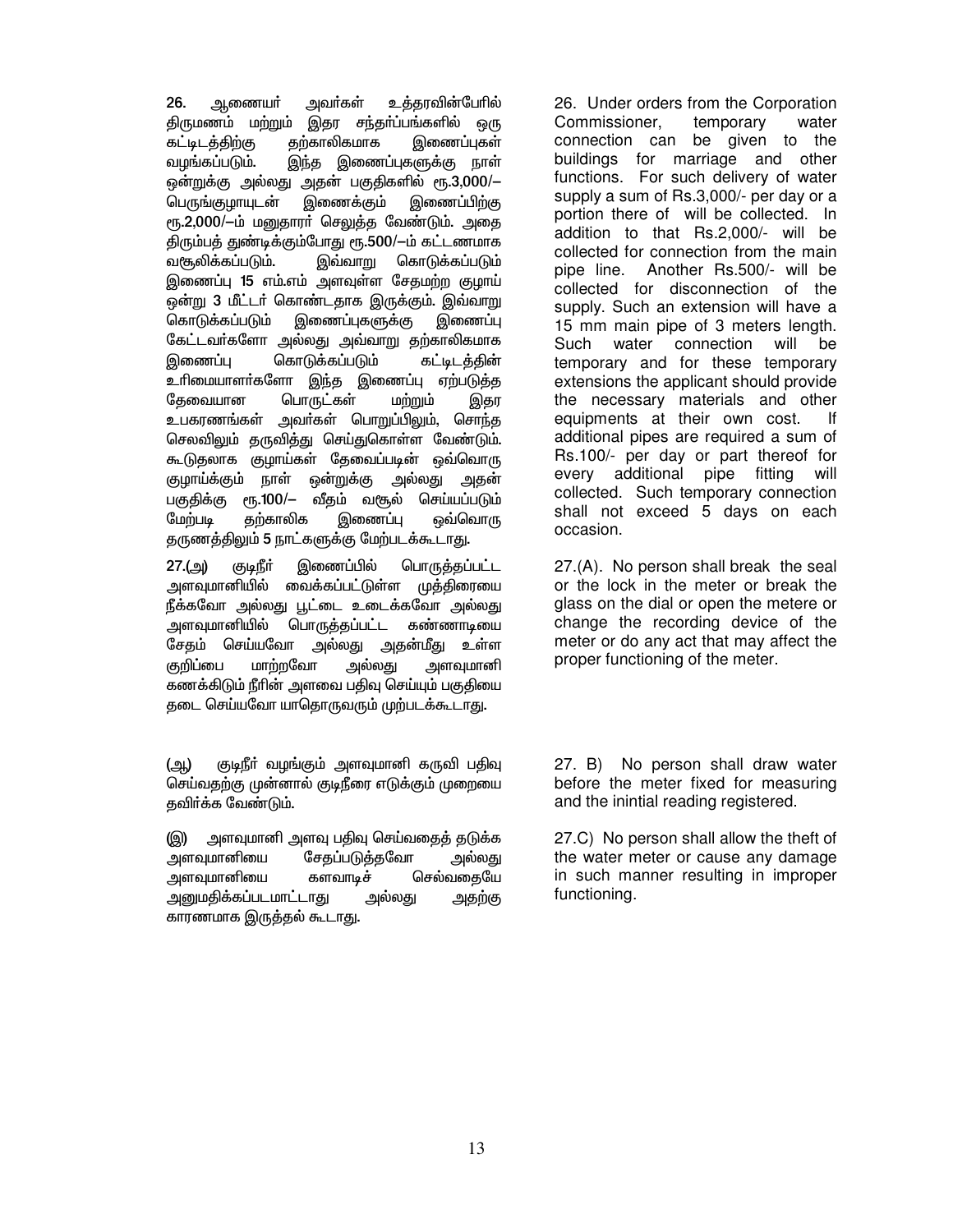இந்த துணை விதிகள் நடைமுறைக்கு 28. (அ) வருவதற்கு முன்னால் கொடுக்கப்பட்ட அனைத்<u>கு</u> குடிநீா் இணைப்புகளுக்கும் குடியிருப்பு அல்லாத உபயோகக்கிற்காக கொடுக்கப்படும் இணைப்புகளுக்கும் இவை பொருந்தும் எனவும் விகிகளின்படி மாற்றியமைக்கப்பட்ட குணை கட்டணங்கள் பொருந்தும். அவ்வாறு உள்ள வீட்டு இணைப்புகள் பயன்படுக்கப்பட வேண்டுமானால் மாநகராட்சிக்கு செலுக்கப்பட வேண்டிய அனைக்கு கட்டடணங்களையும் குடியிருப்போா் அல்லகு வீட்டின் உரிமையாளர் ஏற்றுக்கொண்டால் வீட்டு இணைப்புகள் அதிகாரபூர்வமாக செல்லத்தக்கதாய் எற்றுக்கொள்ளப்படும். அவ்வாறு நிர்ணயிக்கப்பட்ட தொகை செலுத்தத் தவறினால் இந்த இணைப்புகள் நகராட்சியின் ஒப்புதல் பெறாத இணைப்புகளாய் கருதப்பட்டு வீட்டு உபயோக இணைப்புகளுக்கு அபராத தொகையாக நாளொன்றுக்கு ரூ.3000/— குடியிருப்பு இல்லாக வணிகம் மற்றும் தொழிற்சாலை இணைப்புக்கு நாளொன்றுக்கு ரூ.6,000/— வீதம் வசூல் செய்யப்படும். தொகை செலுத்த தவறினால் இந்த குமாய் இணைப்புகளை மாநகராட்சியின் ஒப்புதல் பெறாத இணைப்புகளாக கருதி குழாய் இணைப்பு நிரந்தரமாக துண்டிக்கப்படும்.

இணைப்புகளுக்கு ருடிநீர் எர்கனவே (ஆ) நடைமுறையில் இருந்த செயல்முறைகள் திருத்தப்பட்ட துணை விதிகள் அமுலுக்கு வரும் நாளிலிருந்து செல்லத்தக்கவை ஆகாது.

இணைப்பு புதிதாக ((இ) ருடிநீர் பெற மாநகராட்சிக்கு விரும்புகிறவர்கள் நடப்பு நிதியாண்டு முடிய உள்ள காலத்திற்கு செலுத்த வேண்டிய வரிகள். வரியில்லா இனங்கள் ஆகியவைகளை செலுத்தி அதற்கான இரசீது நகல்கள் இணைத்து அனுப்பப்படும் விண்ணப்பங்கள் மட்டும் பரிசீலனைக்கு எடுத்துக் கொள்ளப்படும்.

29. குடிநீர் வழங்கும் ஆதாரத்தில் நீர் பற்றாக்குறை இருப்பதாலோ அல்லது குடிநீர் வீட்டு உபயோக பயனுக்காகவோ அல்லது பிற காரியங்களுக்காகவோ வழங்கப்படும் ருடிநீர் <u>தவறுத</u>லாக பயன்படுத்துவதற்காகவோ அல்லது இணைப்புகள் வேண்டுமென்றே பமுதாக்கப்படுகிறது மாநகராட்சிக்கு என்று தெரியவந்தலோ 24 மணி நேர அவகாச எச்சரிக்கை அறிவிப்பு கொடுத<u>்த</u>ு இணைப்பை துண்டிக்கும் உரிமை மாநகராட்சி மாமன்றத்துக்கு உண்டு. இத்தைய சமயங்களில் ஏற்படும் எந்த இழப்பிற்கும் நஷ்டத்திற்கும் மாநகராட்சி மாமன்றமோ அல்லது ஆணையரோ பொறுப்பு அல்ல என தெரிவிக்கப்படுகிறது.

28. a). The water supply connection given as domestic and non-domestic this by-laws for such prior to connection also these by-laws and the revised tariff for the water charges are applicable. There shall be no due to the Corporation and house owner agrees to the new tariff, then the connection will be treated as legal connection. If the revised rates are not paid, then such connection will be treated as illegal connections and for the domestic connection a fine of Rs.3000/- per day, for non-domestic connection a fine of Rs.6000/- per day will be collected by Corporation, the and such the connections will be disconnected permanently.

28. B) The by-law already in force are repelled with effect from the date on which new by-laws come into force.

28. C) The owner or occupier of the building for applying new House Service Connection shall submit the receipt of all tax and non taxes remitted upto date then only such cases will be considered.

29. If there is scarcity at the source of the supply of water or if the drinking water supplied for a certain type or any other purpose on the water connections are wantedly damaged. brought to the notice  $\Omega$ the the said Commissioner water connection will be disconnected after giving a notice of 24 hours and the Corporation Council is empowered to disconnect such connections.. Neither the Commissioner nor Corporation Council shall be responsible for any loss on such occasions.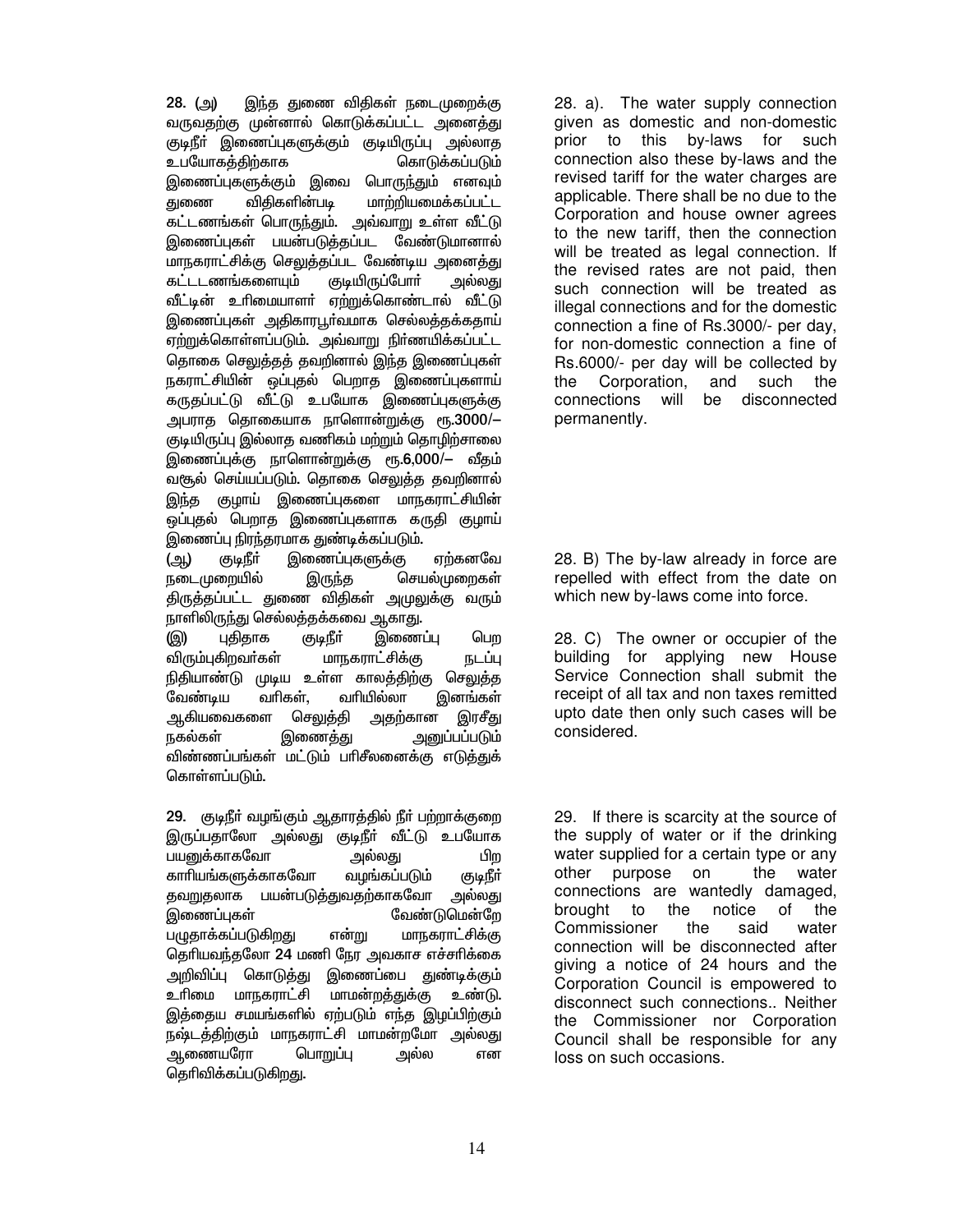ஒவ்வொரு இணைப்பின் தகுதியையொட்டி  $30.$ தலைமைப் பொறியாளர். நகராட்சி நிர்வாக மேற்கொள்ளும் முடிவின் ஆணையரகம் அடிப்படையில் அரசினருக்கு உரிமையான ஆளுகைக்குட்பட்ட நிா்வாகத்திற்குரிய எல்லா <u>நிறுவனங்களுக்கும்</u> இத்துணை விதிகள் பொருந்தும்.

 $31.$ துணை விதி 22 தவிர மேற்சொன்ன விதிகளை மீறும் அல்லது சேதமிழைக்கும் நபர் எவரும் கீழ்க்கண்டவாறு தண்டனை பெறத்தக்கவராவர். ரு.5,000/- வரை அபராதமாக தொடா்ந்து செய்யப்படும் குற்றத்தை நிறுத்துமாறு எச்சரிக்கை கொடுக்கப்பட்ட பின்பும் தொடர்ந்து செய்யப்படுமானால், தொடர் அபாரதமாக நாள் ஒன்றுக்கு ரூ.500/— விதிக்கப்படும். மீண்டும் அதே குற்றம் இழைப்படுமானால் குழாய் இணைப்பு நிரந்தரமாக துண்டிப்பதுடன் நீதித்துறை மூலம் நடவடிக்கை எடுக்கப்படும்

32. குடிநீர் குழாய் இணைப்பு தேவைப்படுவோர் ரூ.100/- மாநகராட்சி படிவத்தை (படிவம்/அ)ஐ கருவூலத்தில் செலுத்தி பெற்றுக் கொள்ளலாம்,

#### <u>தண்டனை</u>

இந்த துணை விதிகளில் ஏதேனும் ஒன்றை மீறி நடப்பவர் எவராயினும் மேலும் ஏழு வயதுக்குட்பட்ட குழந்தையை தன் பொறுப்பிலே கொண்ட எவரும் அக்குழந்தை மேற்கண்ட துணை விதிகளை மீறி நடக்காமல் தடுத்து நிறுத்தத் தவறினாலும், அவர் தண்டனைக்கு உரியவர் என கருதப்படுவார். அவருக்கு ரூ. 5000/— வரையிலும் அபராதம் விதிக்கப்படுவதுடன் மேற்சொன்ன துணை விதிகளை தொடர்ந்து மீறப்படுமானால் நாளொன்றுக்கு ரூ. 500/– தொடர் அபராதமாக விதிக்கப்படும்.

Based on the eligibility of each 30. connection, the decision taken by the Chief Engineer, Office of the Commissioner of Municipal Administration, these by-laws shall be applicable to all the institutions governed / managed by Government.

Whoever commits breach of by-31. laws except by-law no.22 shall be punishable. Contravening any of the by-laws shall be liable to penalties as under.

Contravention of by-law other than no.22, a person is liable for a fine of Rs 5,000/-(Rupees Five thousand Only) if the violation continues on receipt of warning a sum of Rs.500/-(Rupees Five hundred Only) per day will be levied and water connection will be disconnected and criminal action will also be initiated through the court of law.

32. For applying House Service Connection the house owner or occupier should get the Form 'A' after remitting a sum of Rs. 100/-. into the Corporation Treasury.

## **Penalty**

Any person contravening any of these by-laws or a person in control of a minor child of lesss than 7 years of age failing to prevent such child from contravening any of the above by-law is liable for penalty by way of fine up to Rs. 5,000/- (Rupees five thousand only). For continuing violation after the first instance a sum of Rs. 500/-(Rupees Five hundred Only) per day shall be levied as continuning penalty.

> ஆணையாளா் வேலூாா் மாநகராட்சி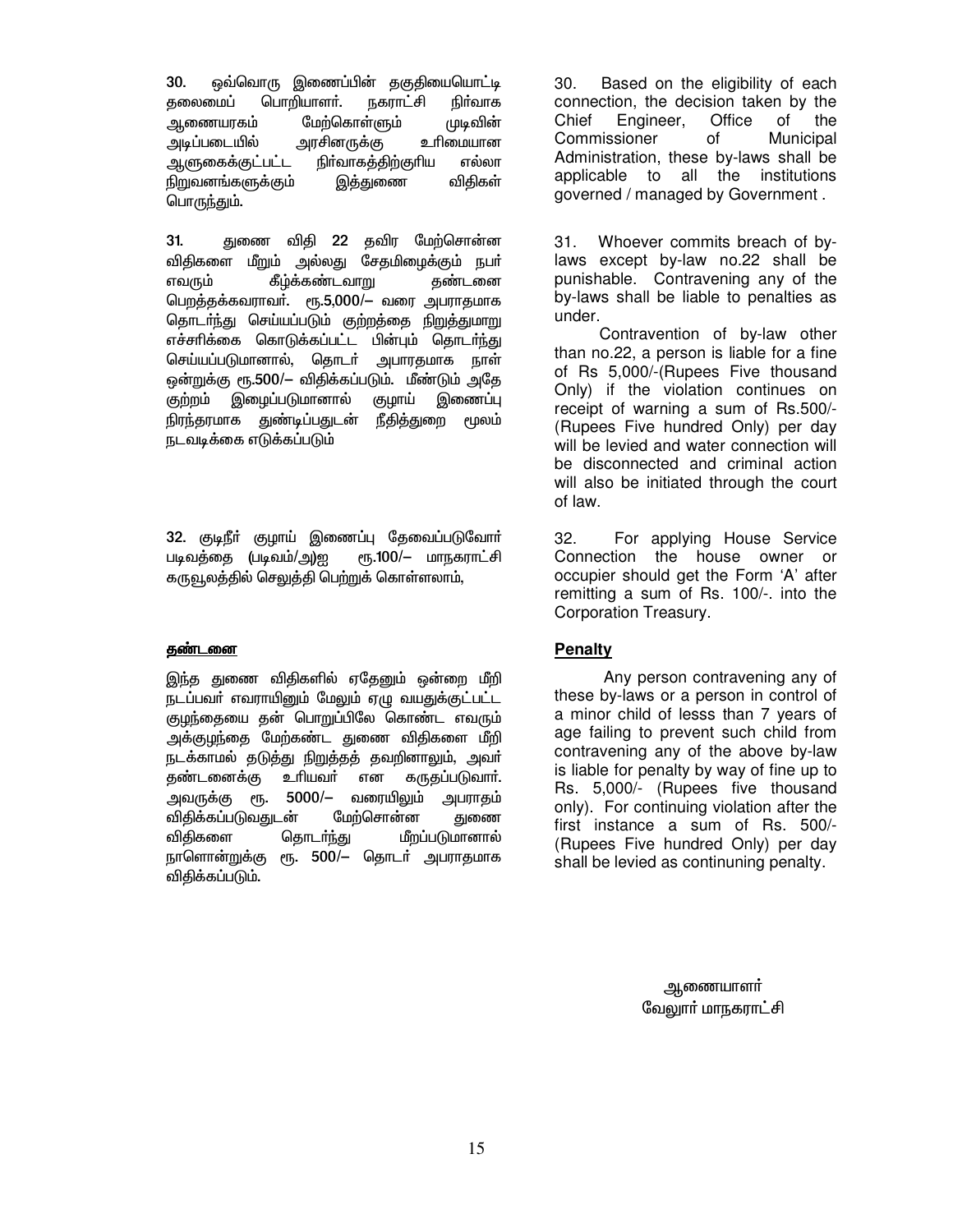## 2. பொது குடிநீர் குழாய்க்கான துணை விதிகள்.

1. எவரும் பொதுக் குடிநீா் குழாய் இணைப்புகளில் இருந்தோ, தீ அணைப்புக்காக வைக்கப்பட்டிருக்கும் இணைப்புகளில் குமாய் இருந்தோ, வேண்டுமென்றோ அல்லகு அசட்டையாகவோ குடிநீர் வெளியேறி வீணாக செல்லும்படி கூடாகு.

எவரும் 30 லிட்டர் கொள்ளளவிற்கு  $2.(\text{m})$ மேற்படாத பாத்திரங்களால் அன்றி வேறொன்றிலும் குடிநீர் குழாயில் இருந்து குடிநீர் பிடித்தல் கூடாது.

குடும்பப் பயன்களுக்காக அன்றி பிற (ஆ) உபயோகங்களுக்கு பொது குடிநீர் குழாயிலிருந்து குடிநீர் பிடிக்கக்கூடாது.

பொகு (இ) ருடிநீர் குழாயிலோ அல்லது அமைக்கப் கால்நடைகளுக்காக பட்டிருக்கும் துணிகள் கொட்டியில் எவரும் குளிப்பகோ. துவைப்பதோ, வண்டிகள் கமுவுவதோ, பிராணிகளை குளிப்பாட்டுவதோ கூடாது.

மற்றவர்கள் காக்கிருக்கையில் பொகு குடிநீர் (ஈ) குழாயில் இருந்து ஒருவர் ஒருமுறைக்கு மேல் தொடர்ந்து குடிநீர் பிடித்தல் கூடாது.

3. விபத்து நேரிட்ட காலங்களில் தீ அணைப்பிற்கு இன்றி பிற காரியங்களுக்காக எவரும் கீ .<br>அணைப்புக்காக பொருத்தப்பட்டுள்ள குமாய் இணைப்பில் இருந்து நீர் எடுத்தல் கூடாது.

4. தீ விபத்தின் போது தீயை அணைப்பதற்காக அன்றி மற்றபடி எவரும் பொதுக் குடிநீா் குழாயில் இருந்தோ தீ அணைப்புக் குழாயில் இருந்தோ தொடர்ந்து நீர் எடுக்கும் வகையில் அவைகளை இயக்கக் கூடாது. இவ்வாறு தீயணைப்புக்காக .<br>அன்றி பிற உபயோகங்களுக்காக பொது குடிநீா் குழாய் அல்லது தீயணைப்பு குழாயில் இருந்து அடிப்படையோடு தொடர்ந்து ஒருவரால் சுயால குடிநீா் எடுக்கப்பட்டால் அவா் துணை விதிகளை மீறி நடந்ததாக கருதப்படுவதுடன் மாநகராட்சிகளின் சட்ட விதிகளின்படியும் அவர்மீது மேல் நடவடிக்கை எடுக்கப்படும்.

5. அருவருக்கத்தக்க நோய் அல்லது விரைவில் பரவக்கூடிய நோய் உள்ள பிராணிகளை அல்லது மேற்சொன்ன நோய்களால் ஏதாவது ஒரு நோய்ப் பற்றக்கூடும் என்றும் அவருக்குத் தோன்றக்கூடிய அல்லது தெரிந்திருக்கக்கூடிய அவருக்கு பிராணிகளை பொதுக் குடிநீா் குழாய் அல்லது தீயணைப்புக் குழாய் இவற்றின் அருகே கொண்டு செல்லக்கூடாகு.

## 2. Public Fountains By-laws

1. No person shall cause the safe flow or leakage of water from the public water tap or fire hydrant.

2. a) No person shall draw water from public fountain except in a vessel with a capacity of not more than thirty litres.

 $b)$ No person shall draw water from public fountain other than for domestic purposes.

 $C)$ No person shall take bath or wash clothes or wash vehicles, animals etc at a public fountain.

d) When others are waiting no person shall draw water from a public fountain more than once.

3. No person shall draw water from fire hydrants for other purposes during the fire accident occurring.

4. No person shall continuously draw water from a public tap or fire hydrant or continuously operate the same except at the time of fire accident. If a person draws water continuously from a public tap or fire hydrant for his own private purpose, he shall be deemed to have violated this by-law and appropriate action will be taken against him as per the provision of the Coimbatore City Municipal Corporation Act. Which applicable to Vellore City Municipal Corporation.

6. No person shall take any animal which is suffering from any contagious or obnoxious or infectious diseases which is known or reasons to know to have opposed to any infection from any or the alume discharge to or near any public fountain or fire hydrant.